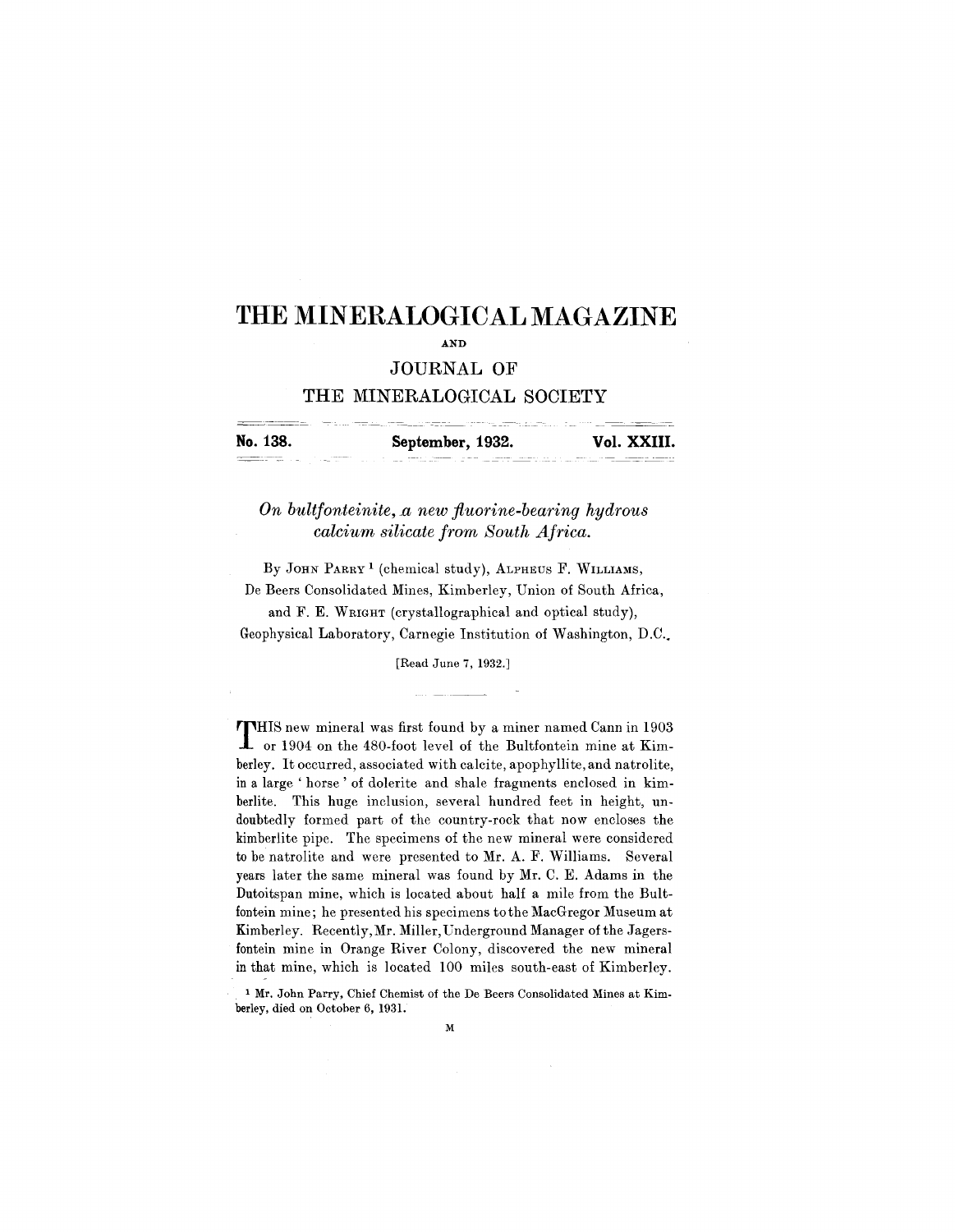After the description of the new mineral afwillite<sup>1</sup> had been published, Mr. Williams realized that the specimens of bultfonteinite in his collection were different from natrolite and probably represented a new mineral. Accordingly, at his'request, the material was investigated chemically by Mr. Parry, Chemist of the De Beers Consolidated Mines, and found to be unlike any mineral heretofore described. Likewise its crystallographical and optical properties, determined by Mr. Wright at Mr. Williams's request, proved that it is a new mineral of interesting properties.

The determinative work on this mineral has not been an easy matter and the results obtained are not of the highest accuracy because of its relatively poor crystallographical development, its intricate polysynthetic twinning phenomena, and its peculiar chemical composition. In this connexion it may be stated that without the use of the Fedorov universal stage the optical measurements which have been obtained would hardly have been possible.

The significant chemical feature of bultfonteinite is the presence of fluorine and its resemblance in chemical aspects to the mineral afwillite. The chemical analysis and tests were made chiefly on material from the Bultfontein mine. Part of a large pink radial spherulite measuring an inch and a half in diameter served for the several tests and determinations. This is the only radial spherulite of large size that has thus far been discovered. The remaining few specimens of the mineral are small radial spherulites, either attached to larger calcite crystals or to the country-rock matrix. Calcite and bultfonteinite were deposited in part simultaneously; however, the formation of bultfonteinite continued after that of calcite. Somewhat later small crystals of a second new mineral, a hydrous calcium sulphate, still to be described, were deposited. Individual crystals of bultfonteinite project out as radial extensions from small spherulites.

The methods followed in the chemical analysis were standard. In addition to the analysis a number of special tests were performed to ascertain the exact nature of the substance and its relation to afwillite.

From this analysis the formula  $2Ca(OH,F)_2.SIO_2$  can be deduced, although the agreement is not close, especially with reference to the silica and lime. A more exact agreement is given by the formula  $11Ca(OH,F)_2.5SiO_2$ . The analyses computed from these formulas

1 J. Parry and F. E. Wright, Min. Mag., 1925, vol. 20, p. 277.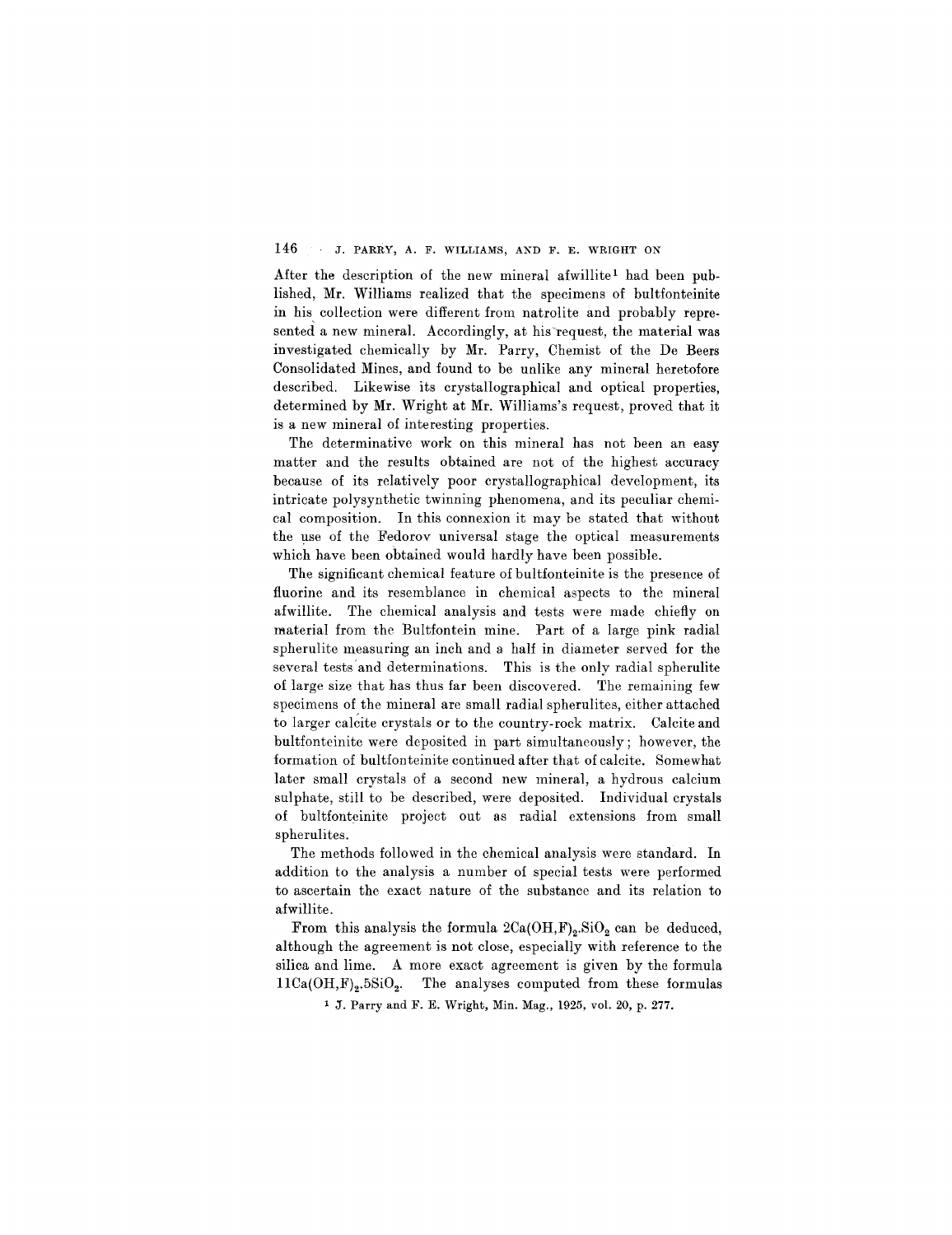are listed in columns 4 and 5 of table 1. In both cases the alumina and ferric iron oxide are included with the lime. The material was carefully selected for the chemical analysis; examination of the large pink spherulite failed to reveal the presence of substances other than bultfonteinite.

|                    |  |                                               |               | <b>TABLE 1.</b> Chemical analysis of outformeratie. (Analyst, John Parry.) |                |                 |            |           |                                            |                                                                                 |  |
|--------------------|--|-----------------------------------------------|---------------|----------------------------------------------------------------------------|----------------|-----------------|------------|-----------|--------------------------------------------|---------------------------------------------------------------------------------|--|
|                    |  |                                               |               |                                                                            |                |                 |            |           |                                            | Per cent. Molecular ratios. $2Ca(OH, F)_2$ . $SiO_2$ . $11Ca(OH, F)_2.5SiO_2$ . |  |
|                    |  |                                               |               | $\text{SiO}_2$ $26.50$ $0.4412$ $28.58$                                    |                |                 |            |           |                                            | $26 - 68$                                                                       |  |
|                    |  |                                               |               | ${\rm Al_2O_3 \atop Fe_2O_3}$ 0.72  0.0055                                 |                | and the control |            | $\cdots$  |                                            |                                                                                 |  |
| CaO                |  | $\ldots$ 54.20                                | $\sim$        | 0.9666                                                                     | $\ddotsc$      | $\ddotsc$       | 53-37      |           | $\mathbf{r}$ . The same state $\mathbf{r}$ | 54.79                                                                           |  |
|                    |  | $H_2O \qquad \dots \qquad 13.36 \qquad \dots$ |               | 0.7414                                                                     | $\ddotsc$      | $\ddotsc$       | 13.06      |           | $\cdots$ $\cdots$                          | $13-40$                                                                         |  |
|                    |  | $F$ $$ 8.81                                   | $\sim$ $\sim$ | 0-4637                                                                     |                | $\sim$          | $8 - 63$   | $\cdots$  | $\ddotsc$                                  | 8.87                                                                            |  |
|                    |  | 103.59                                        | $\ddotsc$     | $\cdots$                                                                   | $\cdots$       |                 | 103.64     | $\ddotsc$ | $\ddotsc$                                  | 103.74                                                                          |  |
| $_{\text{Less }O}$ |  | $\ldots$ 3.71                                 | $\dddotsc$    | $\sim$ 100 $\mu$                                                           | <b>Section</b> |                 | 3.64       |           | $\cdots$ $\cdots$                          | 3.74                                                                            |  |
|                    |  | 99.88                                         |               |                                                                            |                |                 | $100 - 00$ |           |                                            | 100.00                                                                          |  |

TABLE 1. *Chemical analysis of* bultfonteinite. (Analyst, John Parry.)

The following chemical behaviour characterizes bultfonteinite. The powder rubbed down with a little water and then filtered yields a solution showing strong alkaline reaction with litmus and phenolphthalein. The alkali in solution was found to be calcium hydroxide and that only. The fine powder moistened first with water and then mixed with dilute hydrochloric acid and shaken vigorously produces a firm clear jelly. On treating the powder with strong acids great heat is at once generated. When 0.1 gram of the substance is treated with water and then with 10 c.c. of half-normal hydrochloric acid a clear solution is obtained almost at once. When a definite amuunt of powdered bultfonteinite is shaken with a measured quantity of pure water and titrated at convenient intervals with standard acid, it is found that calcium hydroxide is being continuously dissolved, until, after a prolonged contact of several days, a total limiting amount of  $41.2\%$  lime (CaO) is taken up. When a definite quantity of bultfonteinite powder is dissolved in a measured quantity of standard acid and the unused acid is determined, it is found that the amount of lime thus taken up is  $41.2\%$ . When, however, the bultfonteinite powder is first strongly heated over a blast-lamp and then placed in prolonged contact with pure water, measurements show that the total limiting quantity of lime taken up is 16.8 % lime (CaO).

These reactions are easily understood if the formula is written  $2Ca(OH)_2.2SiO_2 + CaF_2 Ca(OH)_2$ . The total amount of lime entering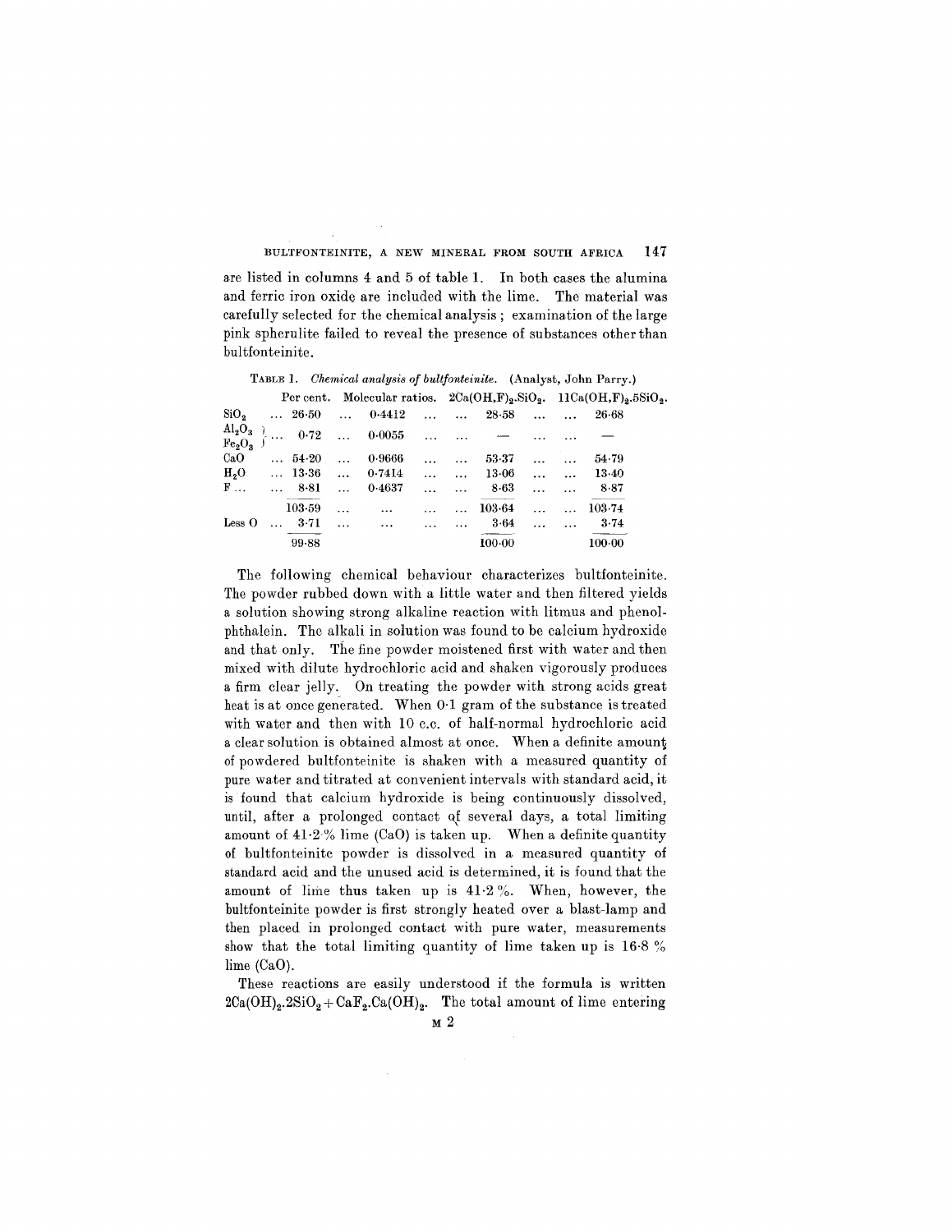into -solution on prolonged contact with water is then represented by  $Ca(OH)$ <sub>2</sub> in the second part of the formula. On heating to a high temperature calcium metasilicate is formed; only the free CaO not combined with silica or fluorine is then reacted upon by water. Expressed in these terms the analysis reads:

TABLE2. *Recast of analysis of baltfonteinite.*

|                                                       |           |           | ı.        | 1α.       | 2.        | 2a.        |
|-------------------------------------------------------|-----------|-----------|-----------|-----------|-----------|------------|
| SiO <sub>2</sub>                                      | $\ddotsc$ | $\cdots$  | $26 - 50$ | $26 - 53$ | $26 - 50$ | $26 - 64$  |
| $\frac{\text{Al}_2\text{O}_3}{\text{Fe}_2\text{O}_3}$ | $\ddotsc$ | $\cdots$  | 0.72      | 0.72      |           |            |
| $CaO*$                                                | $\cdots$  | $\ddotsc$ | $24 - 74$ | 24.77     | 24.74     | 24.87      |
| CaO†                                                  | $\cdots$  |           | 16.46     | $16-48$   | $16-77$   | $16 - 86$  |
| CaF <sub>2</sub>                                      | .         | .         | $18-10$   | $18-12$   | $18-10$   | $18-20$    |
| H <sub>9</sub> O                                      | $\cdots$  | $\cdots$  | 13-36     | $13 - 38$ | 13.36     | 13.43      |
|                                                       |           |           | 99.88     | 100.00    | 99.47     | $100 - 00$ |

۔ ۔<br>silicate Portion of lime which on heating combines with silica to form calcium meta-

t Excess of free lime over and above that needed to form calcium metasili. cate.

In column 1 the alumina and iron oxide are listed; but in column 2 they are combined with the lime and are treated as entering with the lime into the silicate. In column 1 the total free lime available for solution in water is  $41.2$  %. On heating to a high temperature calcium metasilicate is formed and only the excess lime, or 16.5 %, is available to enter into solution according to column 1 ; 16.8 % according to column 2. In columns 1  $a$  and 2 $a$  the percentages are adjusted to 100 %.

*Chemical similarities with afwillite.-The* mineral afwillite occurs under conditions quite similar to those obtaining for bultfonteinite. The composition of afwillite may be written  $3CaO.2SiO<sub>2</sub>.3H<sub>2</sub>O$  or  $2H_2CaSiO_4.Ca(OH)_2$ . Like bultfonteinite, afwillite powder, when shaken with pure water and titrated with standard acid, loses lime continuously, until after 36 hours nearly the whole of the lime has gone into solution. On heating over a blast-lamp, however, only 23.17 % lime is dissolved even after 72 hours' contact with water. This quantity represents the lime which, on heat treatment, is in excess of the amount needed to form the metasilicate. Afwillite is completely soluble in acid; the amount of acid used in this operation is exactly equivalent to the lime required for the complete afwillite molecule.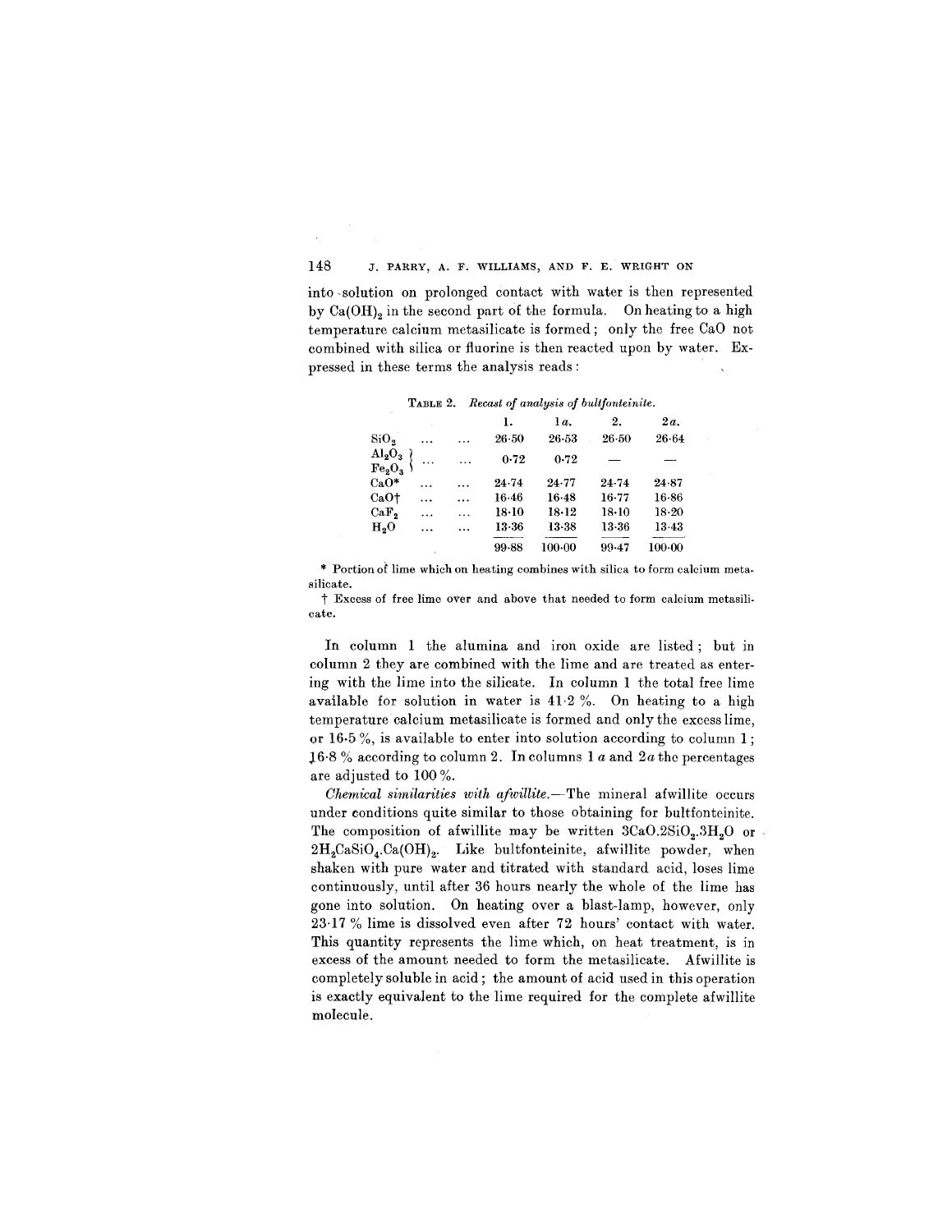It is possible to express the composition of bultfonteinite in terms of afwillite plus fluorite-and calcium hydroxide, thus:

| 3CaO.2SiO <sub>2</sub> .3H <sub>2</sub> O |           |          | $\cdots$ | $\cdots$  |          | $\ldots$ 75.53 % |
|-------------------------------------------|-----------|----------|----------|-----------|----------|------------------|
| $\mathrm{Al_2O_3}\ \mathrm{Fe_2O_3}$      |           | $\cdots$ | $\cdots$ | $\cdots$  | $\cdots$ | 0.72             |
| $CaF_{\bullet}$                           | $\ddotsc$ | $\cdots$ | $\cdots$ | $\ddotsc$ | $\cdots$ | 18·10            |
| Ca(OH) <sub>2</sub>                       |           | $\cdots$ | $\cdots$ | $\cdots$  |          | $5-40$           |
|                                           |           |          |          |           |          | $99 - 75$        |

The question arises: Does bultfonteinite represent possibly a product formed as the result of the attack of a fluorine- or hydrofluoric acid-bearing solution on afwillite? The amount of calcium hydroxide equivalent to  $18.10\%$  Ca $\mathbb{F}_2$  is 17.17; this amount added to the 5.40 calcium hydroxide already present yields 22.57. **In** afwillite the free  $Ca(OH)_2$  amounts to 21.64 % as computed, or 23.1 % as determined. This agreement is quite remarkable, and suggests that possibly the afwillite molecule was attacked, its silicate of lime removed, and its calcium hydroxide partially disintegrated by fluorine.

On heating in a blowpipe or gas flame, fragments of bultfonteinite become dull white and porcelain-like. No decrepitation or traces of melting were observed; the fragments glow intensely at higher temperatures and show the caJcium flame reaction. Examined under a microscope the white material obtained on heating was turbid and evidently decomposed.

When powdered bultfonteinite is heated in a dry test-tube, water is given off freely and condenses at the cold end of the tube. A series of heating experiments was made at the Geophysical Laboratory to ascertain the amount of water liberated at different temperatures. The powdered material was heated in a platinum crucible in an electric resistance furnace; temperatures were read with the aid of a platinum, and platinum  $+10\%$  rhodium, thermo-element and a millivoltmeter. Two different runs were made on two different samples. The results are listed in table 3.

The agreement between these runs is only fairly good; the escape of the water at the different temperatures is remarkably slow, and very long exposures at a given temperature are required if equilibrium is to be attained; many of the exposures in these runs were not of sufficient duration to insure equilibrium. The results do show, however, that the water given off is all of the same kind and is water of constitution and not water of crystallization as in the zeolites.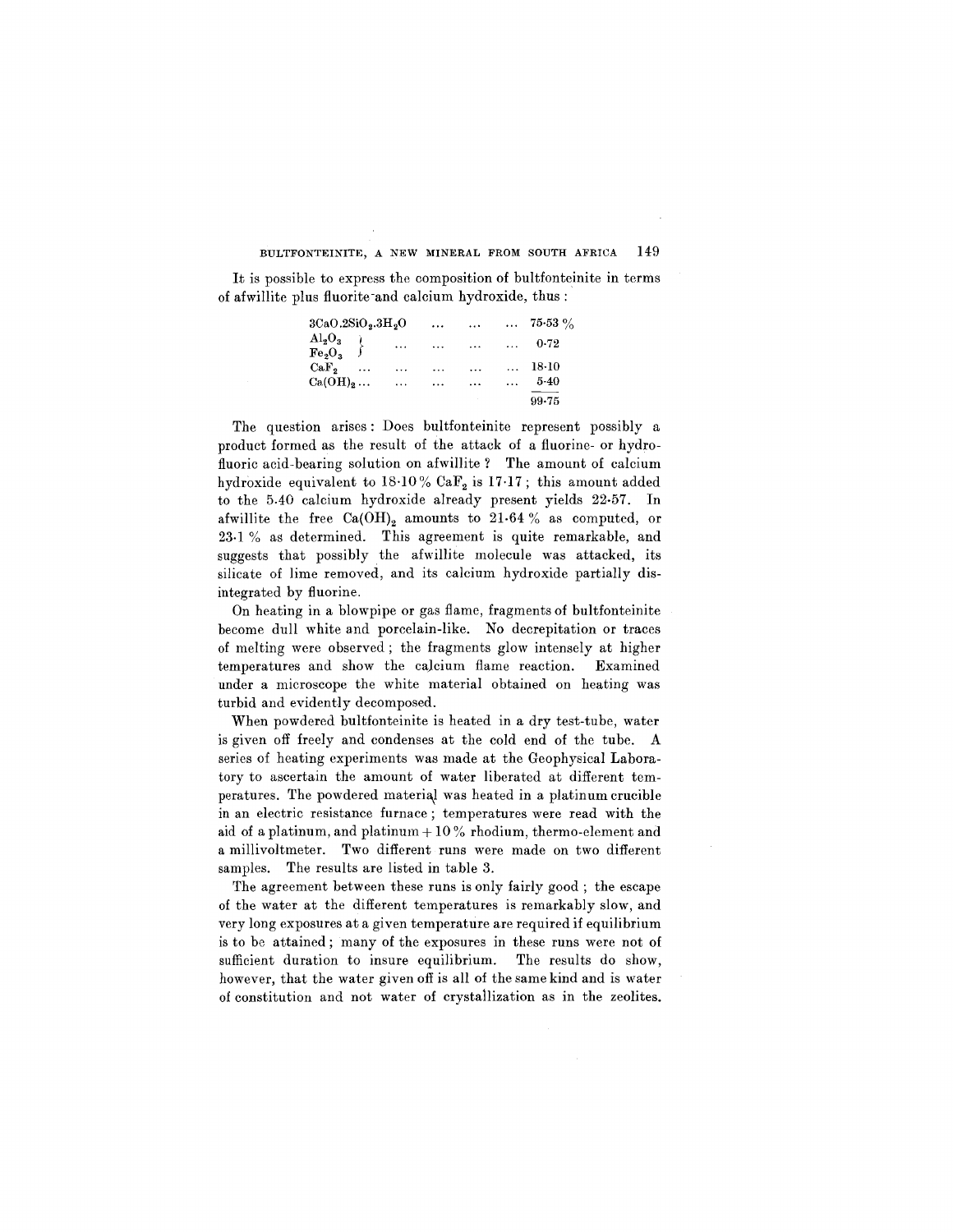The greater part of the water escapes between  $250^{\circ}$  and  $350^{\circ}$  C. The mineral afwillite behaves in the same manner on heating and loses its water gradually, but more rapidly at 300° than at any other temperature.

TABLE 3. *Loss of water by bultfonteinite at different temperatures.*

|                     | Time in hours of      | Cumulative                                                     |  |
|---------------------|-----------------------|----------------------------------------------------------------|--|
| Temperature in      | exposure at the given | total percentage                                               |  |
| degrees C.          | temperature.          | loss in weight.                                                |  |
|                     |                       | First run, Nov. 9 to 12, 1931. Weight of sample 0.4208 gram.   |  |
| $250^\circ$         | $1 - 25$              | $0 - 60$                                                       |  |
| $250 - 255^{\circ}$ | $16 - 67$             | 1.90                                                           |  |
| 350                 | $2-17$                | 4.42                                                           |  |
| 350                 | 2.50                  | 9.10                                                           |  |
| 350                 | $17 - 50$             | $12 - 50$                                                      |  |
| 350                 | 4.00                  | $12-50$                                                        |  |
| 600                 | $2 - 00$              | 12.98                                                          |  |
| 600                 | 16.75                 | $12-98$                                                        |  |
| 900                 | $3 - 50$              | 13.17                                                          |  |
| 1000                | ١<br>$2 - 00$         | $13-28$                                                        |  |
|                     |                       | Second run, Nov. 20 to 25, 1931. Weight of sample 0.8130 gram. |  |
| $110^\circ$         | $2 - 00$              | 0.09                                                           |  |
| $300 - 310^{\circ}$ | 19.67                 | 3.49                                                           |  |
| 270-300             | $23 - 30$             | 3.63                                                           |  |
| 500                 | $3 - 00$              | 12.99                                                          |  |
| 500                 | $19 - 67$             | 12.99                                                          |  |
| 700                 | 29.75                 | $13 - 05$                                                      |  |
| 870-900             | $16 - 25$             | $13-52$                                                        |  |
| 1000                | $6 - 25$              | $14-13$                                                        |  |

*Blowpipe tests.-Heated* in a closed tube, fragments of the mineral lose water which gathers in the restricted neck of the tube; at the same time they become white and porcelain-like. Before the blowpipe the needles glow intensely with the characteristic brilliance of lime-bearing minerals and become white and enamel-like; but they do not melt; even sharp edges show little evidence of rounding.

Specific gravity.-The specific gravity of bultfonteinite was found by immersion in pure benzene  $(C_6H_6)$ , which has no solvent action on it, to be 2.73.

*Crystallographical properties.-In* the specimens thus far collected, bultfonteinite occurs in the form of small radial spherulites and groups of small radiating acicular crystals measuring from 0.5 to 2 mm. in length. Many of the minute crystals are colourless and water-clear., **In** masses, especially in the single large radial spherulite, the colour is pale pink. The prismatic crystals are well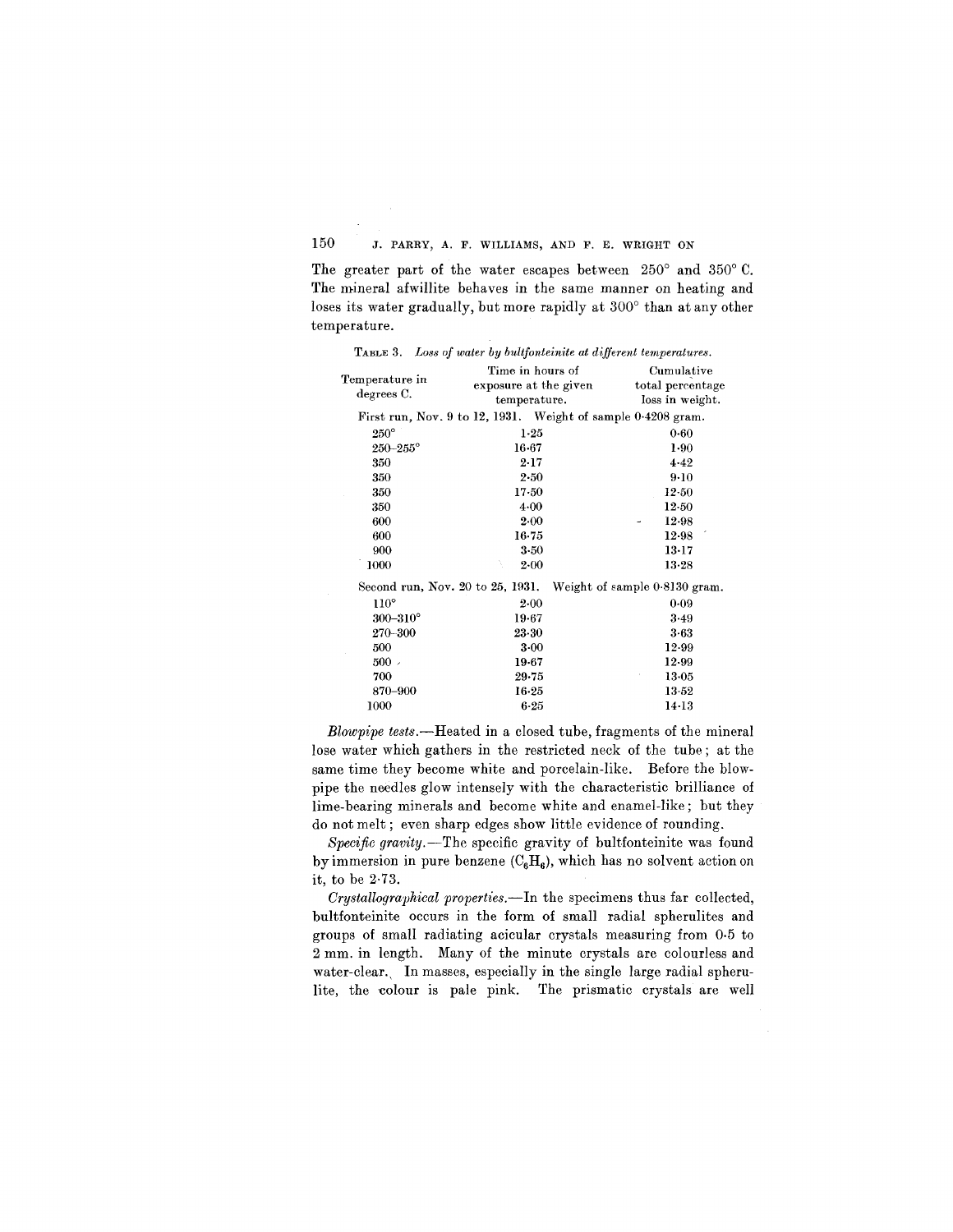|     |             | $= 1.0145$<br>$p_0$                |                               | $\lambda = 85^{\circ} 41'$                       | $a =$<br>$b = 1$      | 0.6756                 | $a =$<br>$= 91^{\circ} 59'$<br>ß   | $94^{\circ} 17'$      | $x_0 = 0.0345$<br>$= 0.0753$       | d<br>δ<br>$=$            | $= 0.0828$<br>$24^{\circ} 37'$ |                   |                 |
|-----|-------------|------------------------------------|-------------------------------|--------------------------------------------------|-----------------------|------------------------|------------------------------------|-----------------------|------------------------------------|--------------------------|--------------------------------|-------------------|-----------------|
|     |             | $= 0.6869$<br>9о                   |                               | $\mu = 87^{\circ} 57'$<br>$\nu = 89^{\circ} 07'$ |                       | $c = 0.6873$           | $y = 90^{\circ} 44'$               |                       | Уo.<br>$= 0.9966$<br>h             |                          |                                |                   |                 |
|     |             | $\,=\,$<br>$r_{0}$                 |                               |                                                  |                       |                        |                                    |                       |                                    |                          |                                |                   |                 |
|     | No. Letter. | Symbol                             | Miller.                       | φ.                                               | ρ.                    | ξο.                    | $\eta_0$ .                         | ξ.                    | η.                                 | $\mathbf{x}'$<br>(Prisms | y'.                            | $d' = \tan \rho.$ | BULTFONTEINITE, |
|     |             | Gdt.                               |                               |                                                  |                       |                        |                                    |                       |                                    | $x: y$ .                 |                                |                   |                 |
| 1.  | Ċ.          | 0                                  | (001)                         | $24^{\circ} 37'$ $-$                             | $4^\circ$<br>45'      | $1^\circ 59'$          | $4^\circ$<br>19'                   | $1^\circ 58'$         | $4^\circ 19'$                      | 0.0346                   | 0.0755                         | 0.0831            |                 |
| 2.  | b           | $0\infty$                          | (010)                         | $_{00}$<br>$\Omega$                              | $_{00}$<br>90         | $\Omega$<br>0          | 90 00                              | 00<br>$\Omega$        | $\bf{00}$<br>90                    | $\theta$                 | $\infty$                       | $\infty$          |                 |
| 3.  | a           | $\infty 0$                         | (100)                         | 07<br>89                                         | ,,                    | $00\,$<br>90           | ,,                                 | 89<br>07              | 53<br>$\Omega$                     | 64.858                   | , ,                            | ,,                | ⋗               |
| 4.  |             | $2\infty$                          | (210)                         | 30 <sup>o</sup><br>70                            | ,,                    | $, \,$                 | $, \cdot$                          | 30 <sup>°</sup><br>70 | 19<br>$29 -$                       | 2.8249                   | , ,                            | , ,               |                 |
| 5.  | L           | $2\overline{\infty}$               | (210)                         | 54.<br>107                                       | ,,                    | ,,                     | ,,                                 | 72<br>$05^{\circ}$    | $\overline{1}7$<br>54 <sup>°</sup> | $\overline{2}$ 1321      | , ,                            | , ,               | <b>MEM</b>      |
| 6.  | m           | $\infty$                           | (110)                         | 18<br>55                                         | ,,                    | ,,                     | , ,                                | 55<br>18              | 34<br>42                           | 1.4439                   | $, \,$                         | ,,                |                 |
| 7.  | M           | ∞ ळ                                | (110)                         | 123<br>30                                        | , ,                   | ,,                     | ,,                                 | 30<br>56              | $\bar{3}3$<br>30                   | 1.5112                   | ,,                             | ,,                |                 |
| 8.  | n           | $\infty$ $2$                       | (120)                         | 08<br>36                                         | ,,                    | , ,                    | ,,                                 | 36<br>08              | 53<br>52                           | 0.7301                   | , ,                            | ,,                | TVHENIN         |
| 9.  | N           | $\infty$ $2$                       | (120)                         | 143<br>15                                        | ,,                    | ,,                     | , ,                                | 45<br>36              | $\overline{5}3$<br>15              | 0.7469                   | ,                              | $, \,$            |                 |
| 10. | ĸ           | $\infty$ 4                         | (140)                         | 38<br>159                                        | ,,                    | , ,                    | , ,                                | 22<br>20              | $\overline{6}9$<br>38              | $\overline{2}$ 9147      | , ,                            | ,,                |                 |
| 11. | d           | 01                                 | (011)                         | 35 <sup>o</sup><br>2                             | 20<br>37              | 59                     | 24.<br>37                          | 34<br>1               | 37<br>17                           | 0.0346                   | 0.7648                         | 0.7628            |                 |
| 12. | D           | οī                                 | $(0\overline{1}1)$            | 176<br>46                                        | 28<br>31              | 59                     | $\overline{3}1$<br>32              | 41                    | $\overline{3}1$<br>25              | 0.0346                   | 0.6137                         | 0.6120            |                 |
| 13. | f           | $\frac{1}{2}0$                     | (102)                         | 81<br>16                                         | 42 <sup>°</sup><br>28 | 31 <sup>°</sup><br>28  | 46<br>4                            | 20<br>28              | $_{11}$<br>4                       | 0.5435                   | 0.0834                         | 0.5477            | <b>NOXI</b>     |
| 14. | F           |                                    | (102)                         | 81<br>53                                         | 32<br>25              | $\overline{2}5$<br>22. | $52^{\circ}$                       | $\bar{2}5$<br>16      | 29.<br>3                           | $\overline{0}$ 4743      | 0.0677                         | 0.4776            |                 |
| 15. | g<br>G      | Ī0                                 | (101)                         | 03<br>85                                         | $29 -$<br>46          | 46<br>28               | $12^{\circ}$<br>5                  | 46<br>16              | 35<br>3                            | 1.0525                   | 0.0912                         | 1.0532            |                 |
| 16. |             | $\tilde{\bar{10}}$                 | $(\overline{1}01)$            | $\bar{8}6$<br>31                                 | 28 <sup>°</sup><br>44 | $\bar{4}4$<br>31       | 3<br>25 <sup>o</sup>               | 44<br>22.             | 26<br>$\mathfrak{p}$               | 0.9833                   | 0.0598                         | 0.9817            |                 |
| 17. | h           |                                    | (111)                         | 26 <sup>°</sup><br>53                            | 33<br>52              | 28<br>46               | 37<br>58 <sup>°</sup>              | 37<br>39              | 13<br>28                           | 1.0525                   | 0.7805                         | 1.3057            | HTUOS           |
| 18. | $\bf H$     | $\frac{11}{11}$<br>$\frac{11}{11}$ | (111)                         | $\overline{5}2$<br>42                            | 56<br>50              | 44<br>31               | 50<br>36                           | $\bar{3}8$<br>$08 -$  | 28<br>04                           | $\overline{0}$ -9833     | 0.7491                         | 1.2319            |                 |
| 19. | ? i         |                                    | $(1\overline 1 1)$            | 119<br>11 <sup>o</sup>                           | $14^{\circ}$<br>50    | 28<br>46               | $\overline{3}0$<br>27 <sup>°</sup> | 42<br>09              | $\overline{2}2$<br>01              | 1.0525                   | 0.5880                         | 1.2020            |                 |
| 20. | 21          |                                    | $(\overline{1}\overline{1}1)$ | $\bar{1}22$<br>37 <sup>°</sup>                   | 18<br>49              | 44<br>31               | $\overline{3}2$<br>11              | 39<br>41              | $\overline{2}4$<br>$07^{\circ}$    | $\overline{0}$ -9833     | 0.6294                         | 1.1625            | <b>AFRICA</b>   |
| 21. | r           | $\frac{1}{2}$                      | (112)                         | 47<br>51                                         | 35<br>34              | 31 <sup>1</sup><br>28  | 23<br>10                           | 29<br>26              | $33 -$<br>20                       | 0.5435                   | 0.4280                         | 1.2699            |                 |
| 22. | t           | 21                                 | (211)                         | 58<br>68                                         | $39 -$<br>65          | 13 <sup>°</sup><br>64  | 31 <sup>2</sup><br>38              | 15<br>58              | 19<br>05                           | 2.0704                   | 0.7962                         | 2.2106            |                 |

 $\bar{A}$ 

 $\bar{a}$ 

TABLE 4. Crystal angles of bultfonteinite. (Triclinic.)

 $\sim 10^6$ 

 $\sim 100$ 

 $\sim$ 

 $\overline{131}$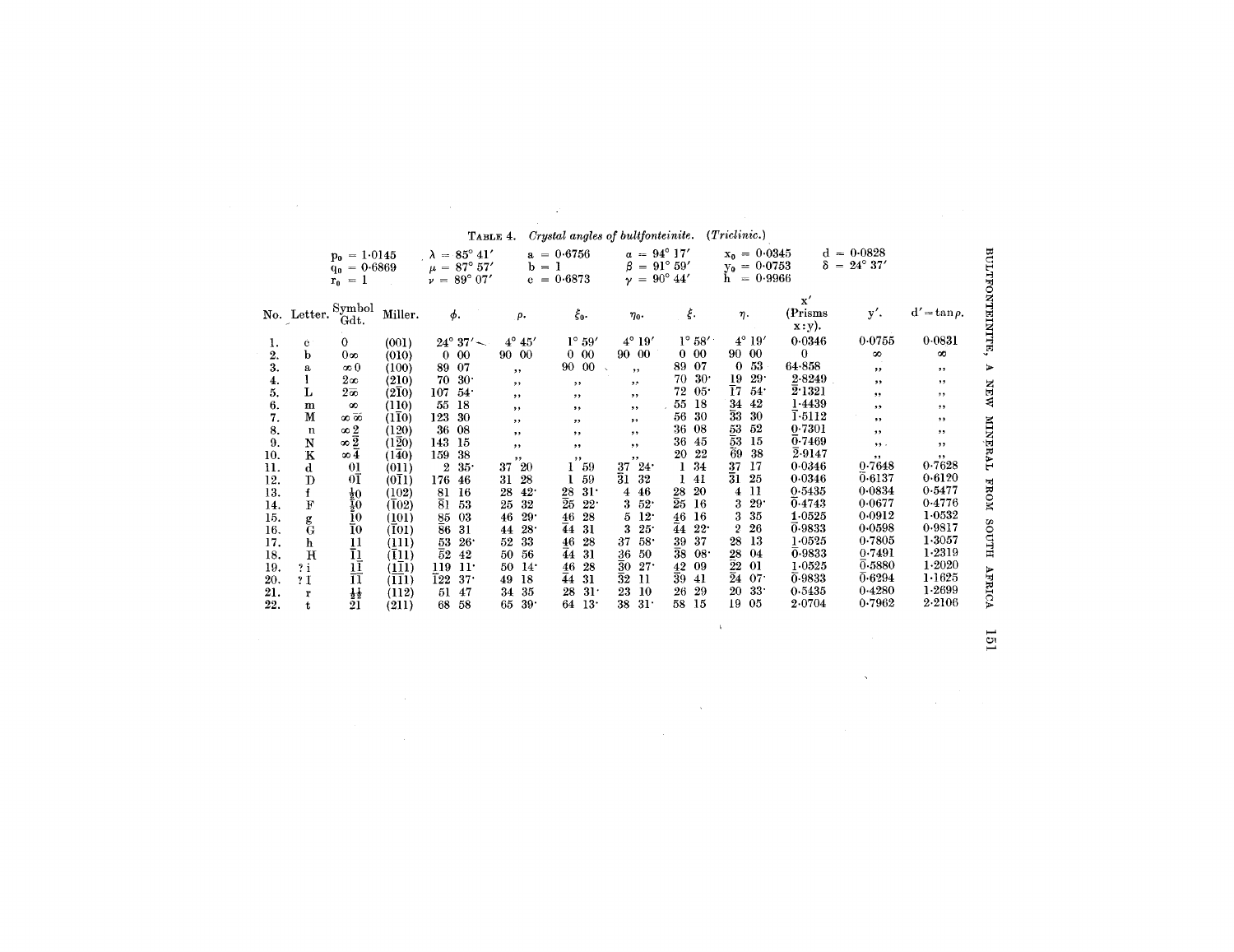developed in the prism-zone, but the terminal faces are either lacking or so poorly developed that reflections are extremely difficult to obtain on the goniometer. The reflection signals, when obtainable, are not sharp, but are drawn out because of rounding and imperfections in the development of the faces. Examined under a highpower binocular or on the goniometer, the prism-faces are found to be finely striated, after the manner of plagioclase felspars with fine polysynthetic twinning. The result is that single clear reflection signals are uncommon when crystals are measured on the goniometer. Although more than 35 selected small crystals were measured on the goniometer, the angles fluctuated appreciably, and the angles listed in table 4 may be in error  $\pm 10'$ . Many of the crystals measured were 0.3 mm. or less long and 0.1 mm. wide. Small crystals were selected purposely in the hope of reducing the effects of the intricate polysynthetic twinning; but even on such minute crystals, which were water-clear, the prism-faces were striated and the terminal faces were poorly developed. The best development of terminal faces was found on the ends of the radial units of the large pink spherulite. Unlike the small spherulites, no acicular crystals projected beyond the general spherical surface of this spherulite, which consisted essentially of the terminal facets of the radiating crystals. Examined under a high-power binocular, these facets were seen also to be striated; but in many cases more coarsely so than was the case with the small crystals. A number of these facets were broken off from the spherulite and ser ved for both optical and crystallographical measurements.

The crystallographical measurements were all made on a Goldschmidt two-circle goniometer with reducing attachment and a strong concentrated filament light source. From the averages of the weighted measurements thus obtained the crystallographical elements were computed; in addition, all observed position angles were plotted in gnomonic projection and the most probable positions of the several faces were ascertained graphically. On the crystals certain faces are invariably present; others less frequently. In table 5 are listed the faces that were found on each one of the 31 crystals measured on the goniometer. It was difficult in certain cases to decide whether a given face belonged to the crystal in normal position or to one of the intercalated twins.

The angle between the faces (100) and (010) is  $89^{\circ}$  07'; this angle is so nearly equal to 90° that when twinning occurs with the twinning-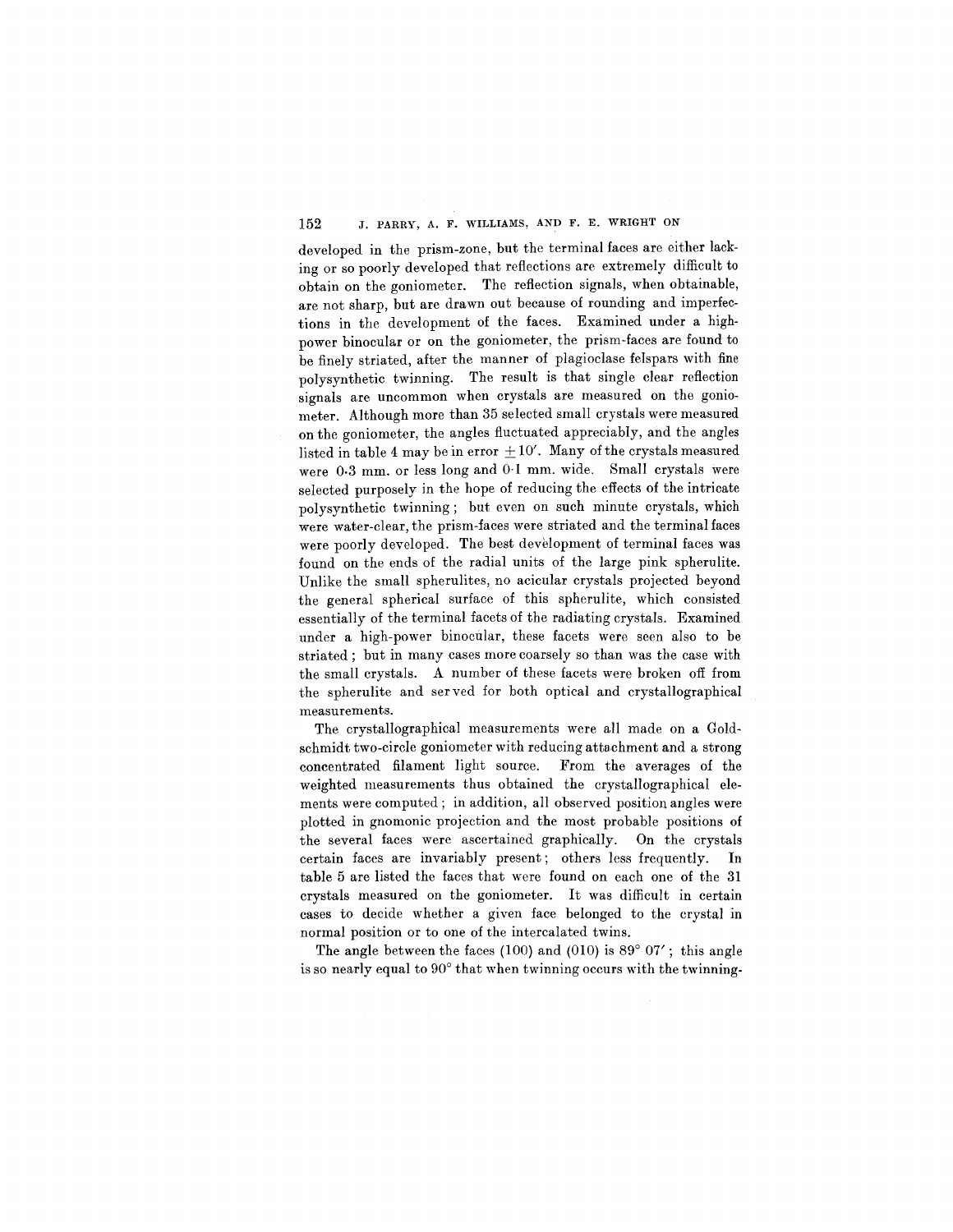| ı.         | ×                    | ×             | -             | ×                                                           | $\qquad \qquad -$                    |                         | ×        |          |          |          |          |          |          |          |                      |          |          |          |          |   |          |          |
|------------|----------------------|---------------|---------------|-------------------------------------------------------------|--------------------------------------|-------------------------|----------|----------|----------|----------|----------|----------|----------|----------|----------------------|----------|----------|----------|----------|---|----------|----------|
| 2.         | $\times$             | ×             | -             | $\times$                                                    | $\times$                             | $\frac{\times}{\times}$ | $\times$ |          |          |          |          |          |          |          |                      |          |          |          |          |   |          |          |
| 3.         | $\times$             | $\times$      | -             | $\times$                                                    | $\times$                             | $\times$                | $\times$ |          |          |          |          |          |          |          |                      |          |          |          |          |   |          |          |
| 4.         | $\times$             | $\times$      | $\times$      | $\times$                                                    | $\times$                             | $\times$                | $\times$ |          |          |          |          |          |          |          |                      | ×        |          |          |          |   |          | —        |
| 5.         | $\times$             | $\times$      | -             | --                                                          | $\times$                             | $\times$                | ×        | $\times$ | $\times$ |          |          |          |          |          |                      |          |          |          |          |   |          | --       |
| 6.         | $\times$             | $\times$      | ⊸             | $\times$                                                    | $\times$                             | $\times$                | $\times$ |          |          |          |          |          |          |          |                      |          |          |          |          |   |          |          |
| 7.         | $\times$             | $\times$      | —             | $\times$                                                    | $\times$                             | $\times$                | $\times$ |          |          |          |          |          |          |          |                      |          |          |          |          |   |          |          |
| 8.         | $\times$             | —             | --            | ×                                                           | $\overline{\phantom{m}}$             | -                       | ×        |          |          | $\times$ |          |          |          |          |                      |          |          |          |          |   |          |          |
| 9.         | $\times$             | $\times$      |               | $\times$                                                    | $\overline{\phantom{m}}$             | --                      | $\times$ | ×        |          | $\times$ |          |          |          |          |                      |          |          |          |          |   |          |          |
| 10.        | $\times$             | $\times$      | —             | $\times$                                                    | $\times$                             | $\times$                | -        |          |          |          |          | ×        | $\times$ |          |                      |          |          |          |          |   |          |          |
| 11.        | $\times$             | $\times$      | --            | $\times$                                                    | $\times$                             | $\times$                | $\times$ |          |          |          |          |          |          |          |                      |          |          |          |          |   |          |          |
| 12.        | $\times$             | $\times$      |               | $\times$                                                    | $\times$                             | ⊸                       | ×        |          |          | $\times$ |          |          |          |          |                      |          |          |          |          |   |          |          |
| 13.        | $\times$             | ×             | $\times$      | $\times$                                                    | $\times$                             | $\times$                |          |          |          |          |          |          | $\times$ |          |                      |          |          |          |          |   |          |          |
| 14.        | $\times$             | $\times$      |               | -                                                           |                                      |                         | ×        |          |          |          |          |          |          |          |                      |          |          |          |          |   |          |          |
| 15,        | $\times$             | $\times$      |               |                                                             | $\times$                             | ×                       |          | ×        |          | $\times$ |          |          |          |          |                      |          |          |          |          |   |          |          |
| 16.        | $\times$             | $\times$      |               | --                                                          |                                      | $\times$                | $\times$ |          |          |          |          |          |          |          |                      |          |          |          |          |   |          |          |
| 17.        | $\times$             | $\times$      |               | ---                                                         | $\hspace{0.05cm}$                    | ×                       | $\times$ |          |          |          |          |          |          |          |                      |          |          |          |          |   |          |          |
| 18.        | $\times$             | ×             | $\sim$        | $\times$                                                    | $\times$                             | $\times$                | --       |          |          |          |          |          |          |          |                      |          |          |          |          |   |          |          |
| 19.        | $\times$             | $\times$      |               | —                                                           |                                      | $\times$                | $\times$ |          |          |          |          |          | ×        | $\times$ |                      |          |          |          |          |   |          |          |
| 20.        | $\times$             | $\times$      | $\times$      | $\qquad \qquad -$                                           | ×                                    | $\times$                | ×        |          |          |          |          |          |          |          |                      |          |          |          |          |   |          |          |
| 21.        | $\times$             | ×             | $\times$      | $\times$                                                    | $\times$                             | $\times$                | $\times$ |          | ×        |          |          |          |          |          |                      |          |          |          |          |   |          |          |
| 22.        | $\times$             | $\times$      | $\times$      | $\times$                                                    | $\times$                             | $\times$                | $\times$ |          |          |          |          |          | $\times$ | $\times$ |                      |          |          |          |          |   |          |          |
| 23.        | $\times$             | $\times$      | $\times$      | $\times$                                                    | $\times$                             | $\times$                | $\times$ |          |          |          |          |          |          |          |                      |          |          |          |          |   |          |          |
| 24.        | $\times$             | $\times$      | $\times$      | $\times$                                                    | $\times$                             | $\times$                | $\times$ |          | ×        |          |          |          |          |          |                      |          |          |          |          |   | $\times$ |          |
| 25.        | $\times$             | $\times$      | $\times$      | -                                                           |                                      | $\times$                | $\times$ |          |          |          | ×        |          |          | $\sim$   | $\times$<br>$\times$ | -        | ×        |          | $\times$ |   |          |          |
| 26.<br>27. | $\times$<br>$\times$ | ×             | $\times$      | $\times$                                                    | $\overline{\phantom{m}}$<br>$\times$ | $\times$<br>-           | ×        |          |          |          | ×        |          |          |          | $\times$             | $\times$ |          |          | ×        |   |          |          |
| 28.        | $\times$             | $\times$<br>× | ×<br>$\times$ | $\overline{\phantom{m}}$<br>$\overbrace{\phantom{1232211}}$ | $\times$                             | $\times$                | X        |          |          |          |          | $\times$ |          |          | $\times$             |          |          |          | $\times$ | × |          |          |
| 29.        | $\times$             | $\times$      | $\times$      |                                                             |                                      | $\times$                | $\times$ |          |          |          | ×        |          |          |          | $\times$             |          | ×        |          |          |   |          |          |
| 30.        | $\times$             | X             | ×             | -<br>$\qquad \qquad \  \  \, -$                             |                                      | ×                       |          |          |          |          | ×        |          | $\times$ |          | $\times$             |          | $\times$ | $\times$ | $\times$ | × |          | $\times$ |
|            | $\times$             | ×             | $\times$      | $\times$                                                    |                                      | $\times$                |          |          |          |          | $\times$ |          |          |          |                      |          | $\times$ |          |          |   |          |          |
| 31.        |                      |               |               |                                                             |                                      |                         |          |          |          |          |          |          |          |          |                      |          |          |          |          |   |          |          |

# TABLE 5. Observed faces on crystals of bultfonteinite.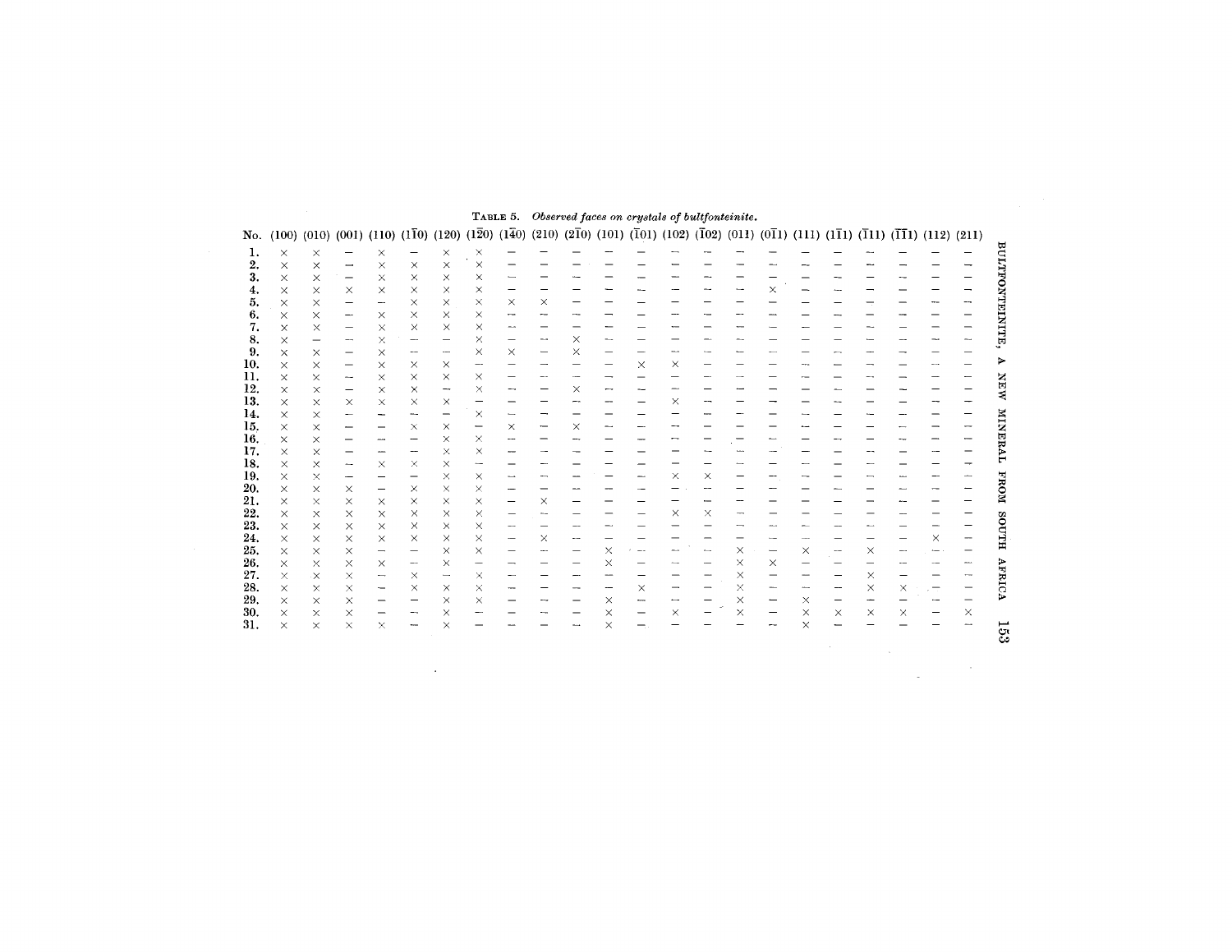axis normal either to (100) or to (010) the face in twinning position almost coincides in position with the second pinacoid, with the result that the faces are finely striated and do not yield good reflection signals even on the most minute crystals. Twinning actually does occur on both faces and the result is commonly an interpenetrating polysynthetically twinned group in which lamellae of four different crystallographic orientations can be distinguished optically when examined in convergent polarized light or on the Fedorov universal stage.



FIG. l. Observed crystal-forms of bultfonteinite in gnomonic projection. FIG. 2. Gnomonic projection of the crystal-forms of bultfonteinite in the normal position and in the three twinning positions.

Cleavages parallel to (100) and (010) are fairly good. It is difficult to determine the degree of perfection of the cleavage because of the minute size of the prisms, the polysynthetic twinning, and the nearly parallel growth of the crystals. The fracture is conchoidal. Lustre vitreous. Hardness  $4\frac{1}{2}$ .

The positions of the several crystal-forms are shown assembled in gnomonic projection in fig. 1. As a result of the interpenetrating polysynthetic twinning and the near approach of the angles, (100) :  $(010)$ ,  $(001)$ :  $(100)$ , and  $(001)$ :  $(010)$ , to a right angle there appear clustered around each face in the projection the corresponding twinning positions of the face, as shown in fig. 2; thus for the face g(IOI), the larger clear circle, labelled **1,** marks the position of the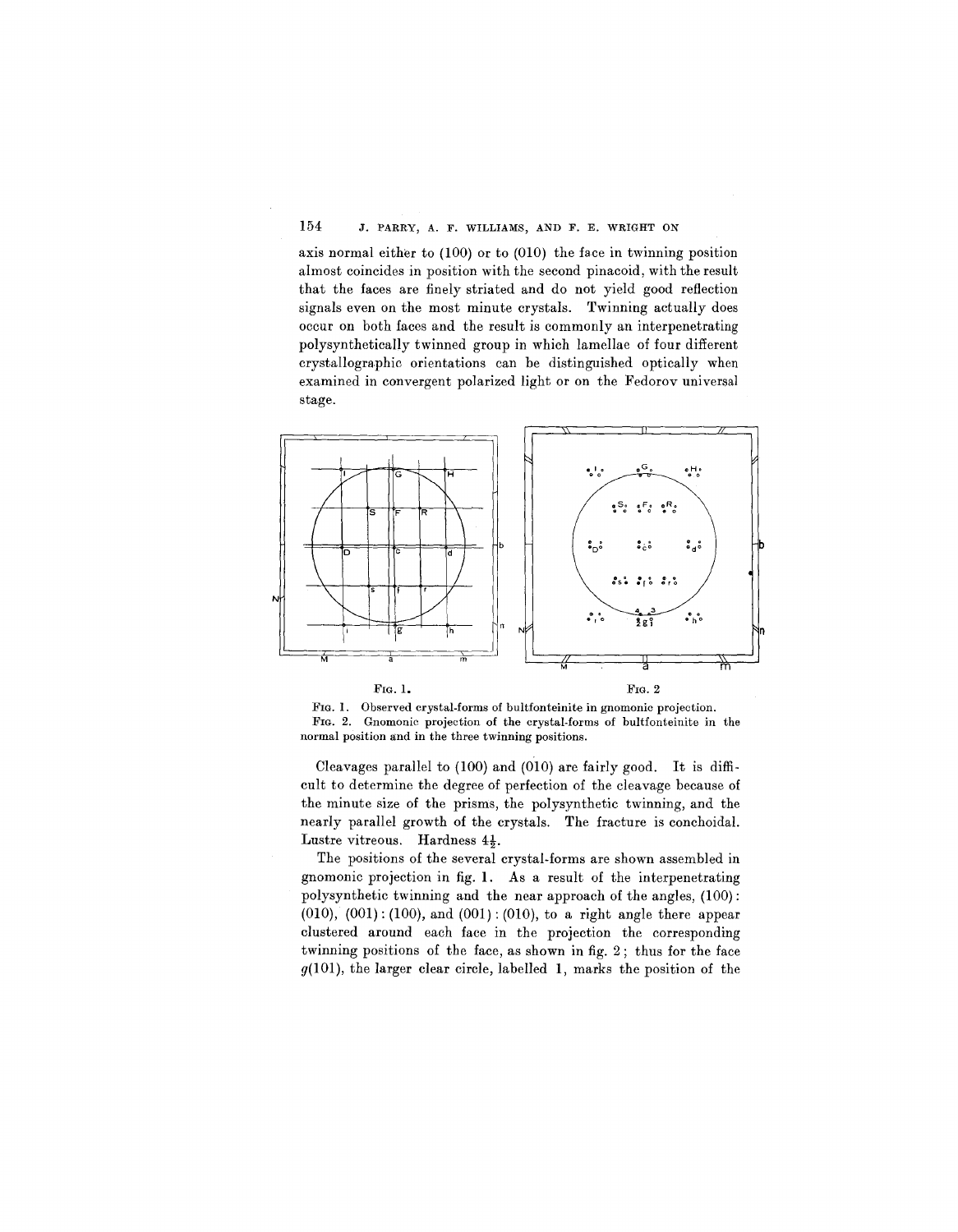face in undisturbed position; the circle 2 with the horizontal diameter is the face in twinning position, the twinning- plane being (010). The circles 3 and 4 show the positions of the  $(\overline{1}01)$  faces brought into twinning positions by twinning on the front pinacoid (100). On any single crystal not all the faces shown in figs. 1 and 2 were observed; but the optical tests show the four interpenetrating



FIG. 3. Crystal of bultfonteinite as it would appear if twinning were not present and if the several faces were well developed.

FIG. 4. Crystal of bultfonteinite showing faces on crystal in normal position and other faces in twinning positions to them.

polysynthetically twinned groups so well that on a single crystal the four positions of the optical ellipsoid could be satisfactorily ascertained with the aid of a Fedorov stage. By themselves and before the optical data had been obtained the effort to disentangle the crystal-angle values of measurement was unsuccessful. Had the crystal been opaque the determination of the crystal system and especially of the character of the twinning would not have been possible.

The general development of the crystals is shown in figs. 3 and 4, in which the upper portion of the acicular prisms only is given. Fig. 3 illustrates a crystal as it would appear were it not twinned; fig. 4 shows the positions of the faces in a polysynthetically twinned crystal. The terminations represented in the figures are too sharply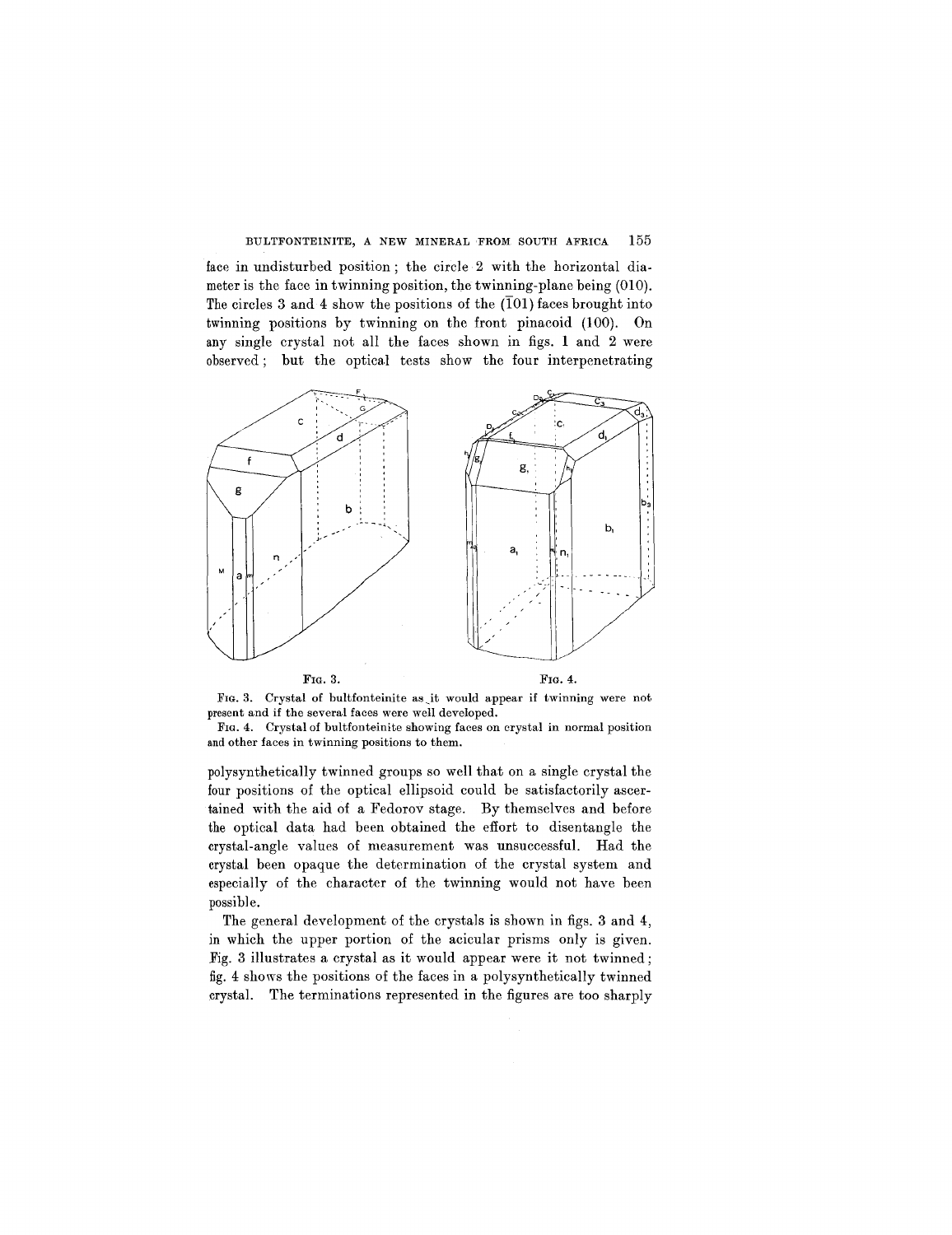drawn to be a correct illustration of the actual end faces of the greater number of crystals. However, the facets of the crystals exposed on the surface of the large pink spherulite are in part clean cut and appear as indicated in figs. 3 and 4. The terminal faces on the small acicular crystals are so poorly developed that it is only with great difficulty that reflection signals can be obtained from them on the goniometer.

This imperfect development of the end faces is probably due to the fine polysynthetic twinning and consequent near approach of the several twinned faces to a common position, so that no one of the faces could develop properly and only a general roughness resulted. In the prism-zone the conditions are different; only two sets of directions, instead of four, are brought near together by the twinning and give rise, as in the plagioclase felspars, to twinning-lamellae and fine striations, but not to the rough, imperfect development noted on the end faces. When the crystallographical measurements were first undertaken, the rough end terminations on the minute crystals were considered to be the result of later attack and etching by circulating solutions from which the sulphate crystals were deposited. This may also have been a factor, but the fact that the prism-faces showed no evidence of attack and are sharply defined makes it probable that subsequent etching was not the only factor. Against this view may, however, be cited the much better terminal development in the larger crystals of the pink spherulite, which may have been formed under conditions somewhat different from those of the small colourless spherulites.

*Optical determinations.-It* might be supposed that optical measurements on water-clear crystals, even though they measure only a few tenths of a millimetre in thickness and a millimetre in length, would be a simple task. In the present case, however, the intricate polysynthetic twinning on two planes, approximately at right angles one to the other and so fine that satisfactory interference-figures in convergent polarized light are extremely difficult to obtain, renders the task unusually trying and time-consuming. Had it not been for the Fedorov stage methods, it is doubtful that satisfactory results could have been obtained.

Under the microscope the mineral exhibits medium refringence, medium birefringence, and fine polysynthetic twinning-lamellae. The acicular crystals exhibit, parallel with the prism-axis, fine twinning-lamellae with high extinction-angles. The extinction-angle on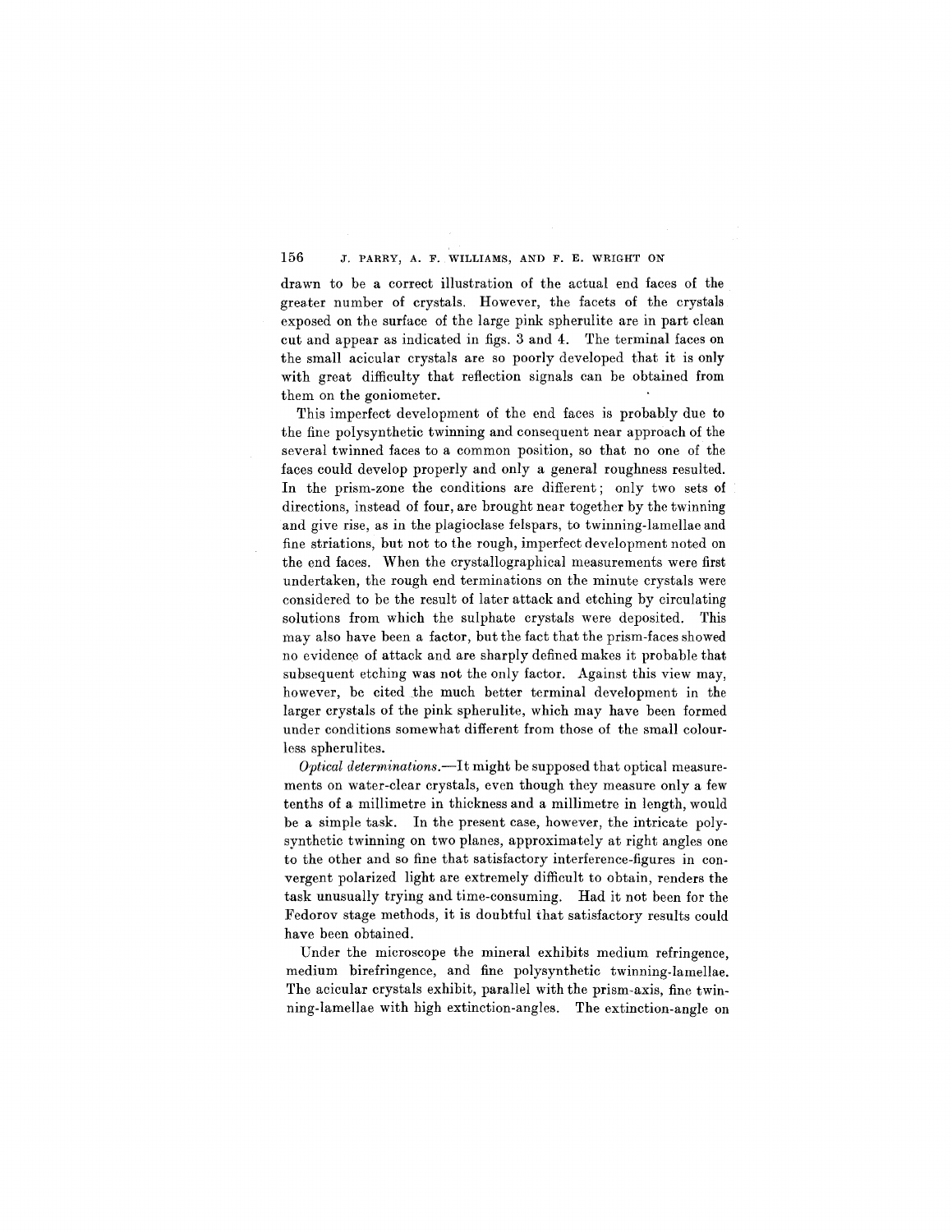(010) is  $c:\gamma' = 27^{\circ}$  to  $29^{\circ}$ ; on (100)  $c:\gamma' = 46^{\circ}$  to  $48^{\circ}$ . Flakes normal to the prism-axis show two sets of interpenetrating twinninglamellae crossing nearly at right angles as in microcline. In convergent polarized light the interference-figures that can be obtained are, in general, unsatisfactory. On sections nearly normal to the prism-axis an optic axis may be seen in the field; the axial bar is slightly curved and points toward  $\gamma$  as acute bisectrix. The optic axial angle, ascertained on sections of this kind by measuring the angle between the bisectrix and the optic axis, was found to be approximately  $2E = 130^{\circ}$ . Dispersion of the optic axes is barely perceptible with  $2V_r > 2V_v$  apparently. On a section nearly normal to the optic axes, the plane of the optic axes includes an angle of approximately 47° with the traces of the twinning-lamellae. The optical sign is positive.

The refractive indices were measured in sodium-light both by the immersion method and on an Abbe crystal refractometer on polished plates cut from the large spherulite. On these plates the maximum and minimum refractive indices were found to be, for sodium-light,  $a = 1.587 \pm 0.002, \; \gamma = 1.597 \pm 0.002.$  Many attempts were made to measure  $\beta$  by the immersion method; but they were not successful because of the intricate twinning phenomena. The refractive index,  $\beta$ , was found, on computation from the optic axial angle and the refractive indices,  $\alpha$  and  $\gamma$ , to be  $\beta = 1.590$ . The principal birefringences from these values are:  $\gamma - a = 0.010$ ,  $\gamma - \beta = 0.007$ ,  $\beta - a = 0.003$ .

Measurements with the aid of the Fedorov stage were made on a number of sections; at first on thin sections cut from the large spherulite approximately normal to the radiating group. Experience soon proved that, although some measurements could be obtained on these sections, the lack of satisfactory crystal outlines and of the possibility of determining the crystal orientation on a given section would prevent this method from obtaining the desired data. The effort was then made to mount small definitely oriented crystals and to grind and polish thin plates normal to the prism-axis. This method failed because of the minute size of the crystals. Recourse was then had to a special instrument devised for the purpose. This apparatus is shown in fig. 5 (actual size) in which *A* is the side view in section, *B* the front view, and C the plan or top view. The device is made from a block *M* of brass, on top of the upright end of which a straight bronze spring *a* is clamped by a screwed brass plate *k.* At the inner end of this spring a brass angle piece is attached by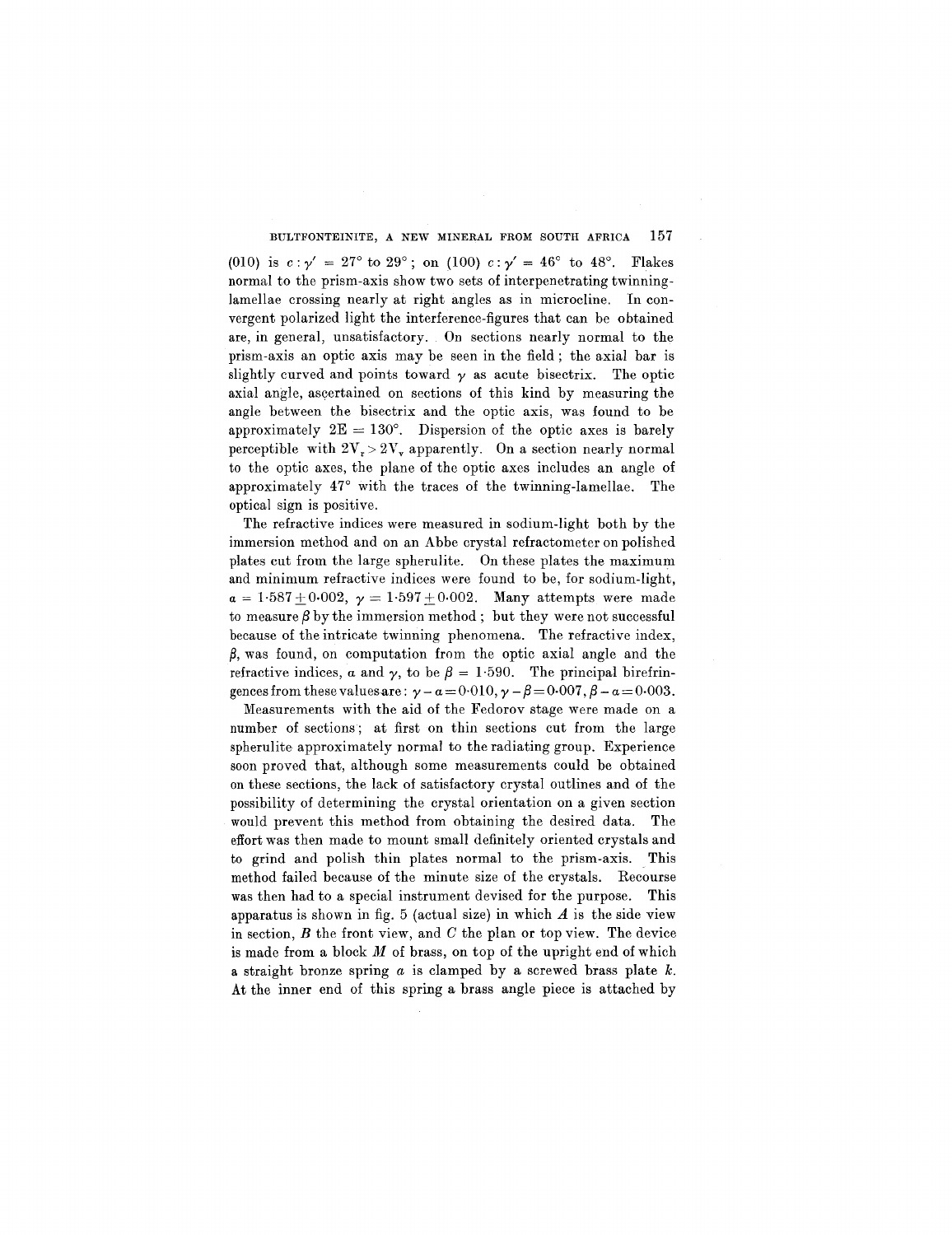a screwed brass plate *d.* To the upright side of the angle piece a section of a razor-blade *c* is clamped by a second screwed brass plate. When the spring is raised and then released, the razor-blade strikes a sharp blow against the smooth upper surface of the brass support. The apparatus is enclosed by plates of microscope object glass  $(25 \times$ 46 mm.) cemented to the brass support *M;* in addition, the top is



FIG. 5. Apparatus for splitting off thin flakes of a crystal normal to its prism. axis. A is the side view, B front view, and C plan.

covered by a similar glass plate and held in position by the observer during the operation. The plates prevent the escape and loss of the minute crystal flakes chipped off by the razor-blade.

The small crystal from which sections are to be split off normal to the axis is now placed with its prism-axis normal to the razor-blade and underneath its edge. All these operations are done under a binocular magnifying 20 diameters. The top glass plate is now placed in position. The razor-blade is raised slightly with the aid of a small screw-driver or rod placed under the angle plate at *d,* and supported, as a lever, at *k.* The screw-driver is withdrawn slightly and the spring released. The razor-blade descends rapidly, like a guillotine, and decapitates or chips off a thin flake normal to the prism-axis of the crystal. After some practice it was found that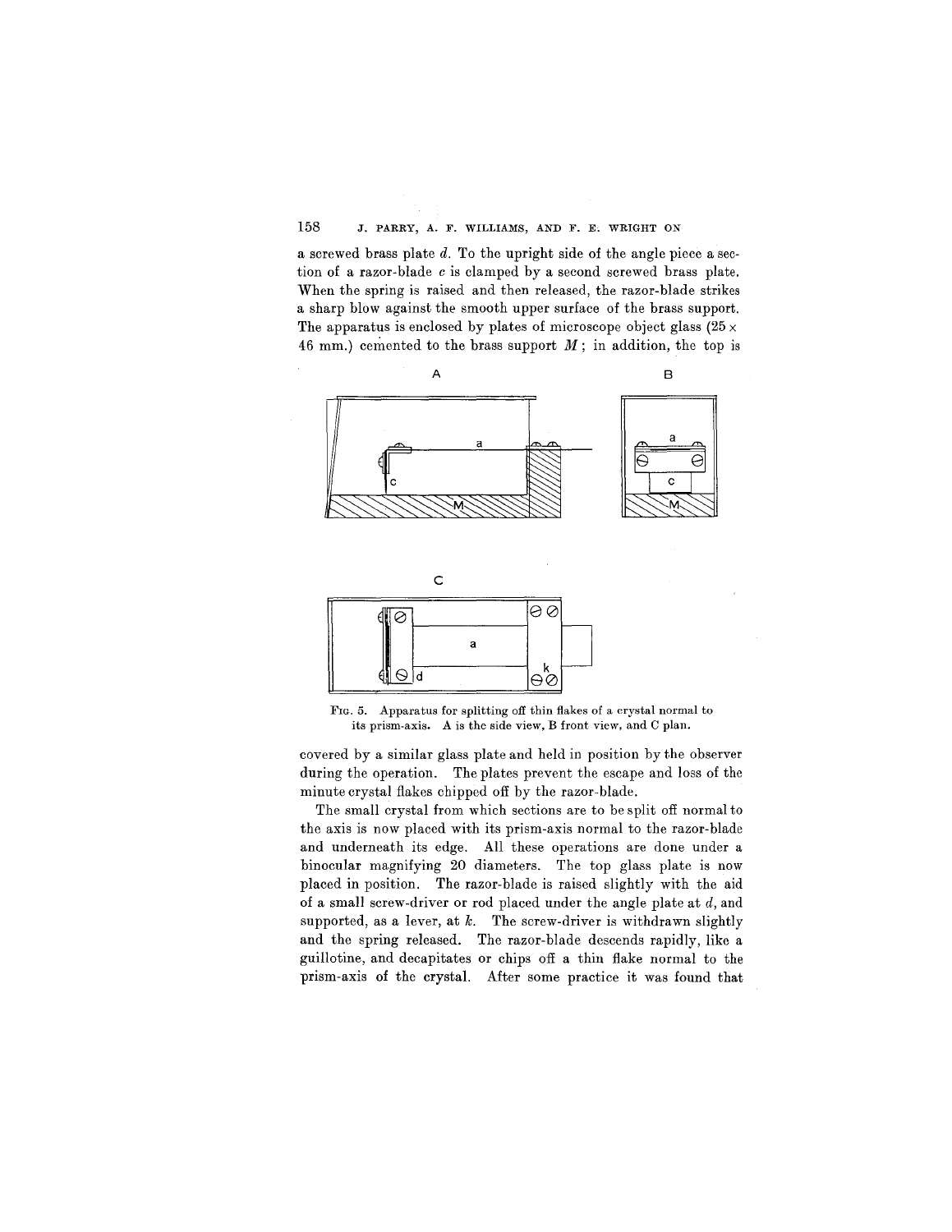several sections, retaining the complete outline of the prism-zone, could be obtained by this method from a single crystal.

A suitable section was then mounted on the Fedorov stage and the positions of its principal optical directions with reference to the crystallographical directions were measured. Twenty-three crystal sections were thus measured. Many other sections were mounted, but were discarded for one reason or another. On several of the





FIG. 7. Stereographic projection of the principal optical directions in a bult. fonteinite crystal in normal position and in the three twinning positions.

sections the optical orientation of all four twinning-lamellae could be measured. The results of the measurements are listed in table 6. The positions of the principal optical directions thus measured with reference to the crystallographical directions are shown in stereograrhic projection in figs. 6 and 7. In fig. 6 the directions are given for the single crystal; in fig. 7 the positions of the principal optical directions in the four different twinning-lamellae are plotted.

TABLE6. *Angular positions of principal optical directions in bultfonteinite.*

|  |  | $\phi$ , $\rho$ , $\xi_0$ , $\eta_0$ , $\xi$ , $\eta$ , |                             |                                       |                                                                |                                            |  |
|--|--|---------------------------------------------------------|-----------------------------|---------------------------------------|----------------------------------------------------------------|--------------------------------------------|--|
|  |  | $a$ $\overline{2}4^{\circ}00'$ 55° 00'                  | $\overline{3}0^{\circ}$ 00' |                                       | $52^{\circ}$ 30' $\bar{1}9^{\circ}$ 00'                        | $48^\circ$ 30'                             |  |
|  |  | $\beta$ 132 30 66 00                                    |                             | $\overline{59}$ 00 $\overline{56}$ 30 |                                                                | $\overline{4}2 \quad 30 \quad 38 \quad 00$ |  |
|  |  | $\gamma$ 111 00 44 30                                   |                             |                                       | $42\quad 30$ $\overline{1}9\quad 30$ $41\quad 00$ $15\quad 00$ |                                            |  |
|  |  | $A_1$ $B_7$ 30 24 30 21 00 14 00 20 30 13 00            |                             |                                       |                                                                |                                            |  |
|  |  | $A_2   131 00 75 30 71 00 68 30 47 00 39 30$            |                             |                                       |                                                                |                                            |  |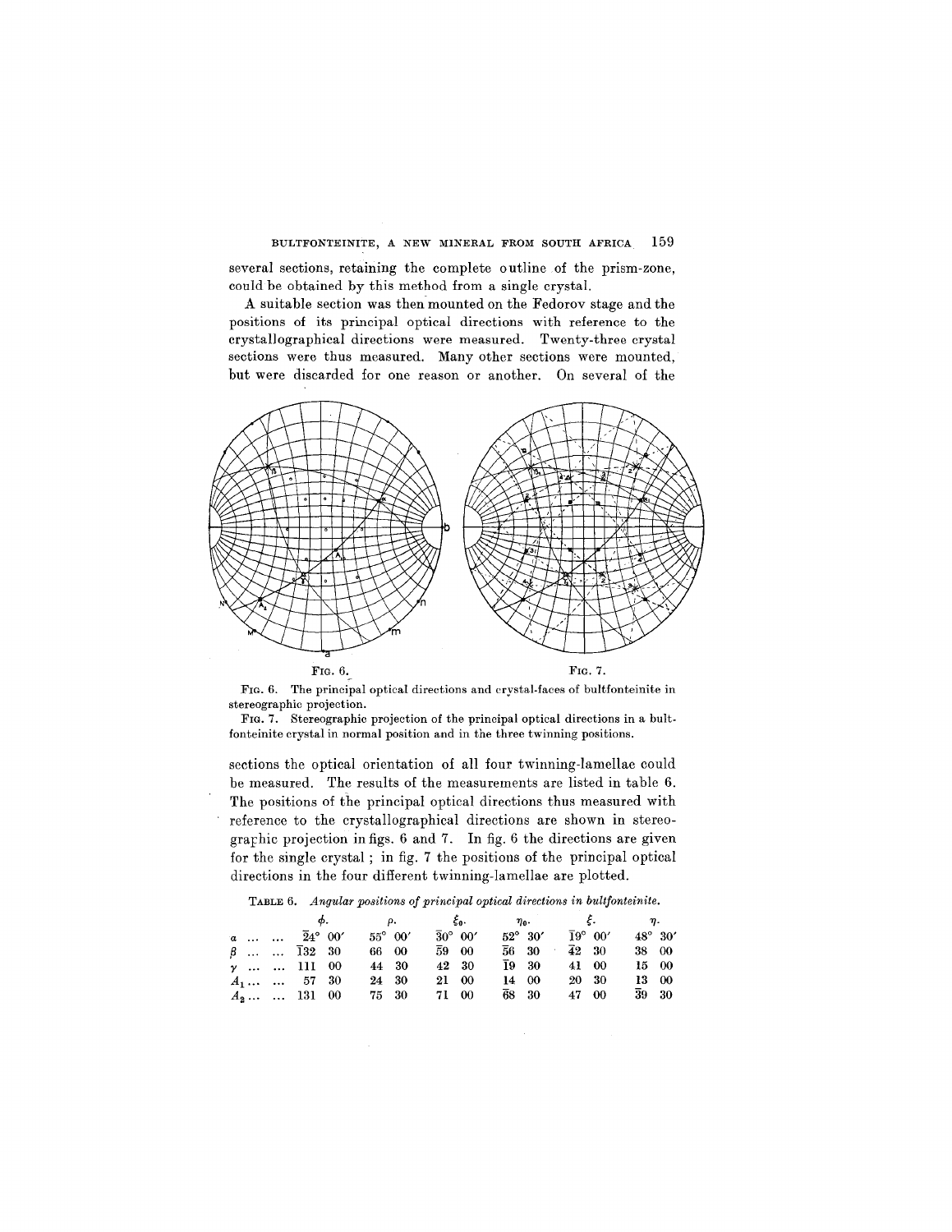The results of the measurements of the optic axial angle on different sections by the Fedorov stage method in white light are listed in table 7. In each case only the angle between an optic axis and  $\gamma$  or

| TABLE 7. Measurement of half the optic axial angle of bultfonteinite. |  |  |  |  |  |
|-----------------------------------------------------------------------|--|--|--|--|--|
|-----------------------------------------------------------------------|--|--|--|--|--|

| No. | v.           | No. | v.           | No.    | v.           | No. | V.             |
|-----|--------------|-----|--------------|--------|--------------|-----|----------------|
| 2   | $34.0^\circ$ | 9   | $37.5^\circ$ | 16     | $40.0^\circ$ | 20  | $35.0^{\circ}$ |
| 3   | $35 - 0$     | 10  | 33.0         | 17     | $37 - 5$     | 21  | 39-0           |
| 4   | 33.0         | 11  | $34 - 0$     | 18     | 40.0         | 22  | $31-0$         |
| 5   | $38 - 0$     | 12  | 34.0         | 19     | 31.0         | ,,  | 37.5           |
| 6   | $34 - 0$     | 13  | $38 - 0$     | ,      | $-35.0$      | 23  | $38 - 0$       |
| 7   | 34.5         | 14  | 32.0         | $, \,$ | 34.0         |     |                |
| 8   | $35-5$       | 16  | $37 - 5$     | ,,     | $28 - 0$     |     |                |
|     |              |     |              |        |              |     |                |

*a* could be obtained. At steeply inclined positions of the sections the twinning-lamellae overlapped to such a degree that measurements were not possible. The weighted average of these values is  $V = 35^{\circ}$ ,  $2\text{V}\,=\,70^\circ,$  and  $2\text{E}\,=\,132^\circ$ 

*Comparison with other fluorine-bearing hydrous calcium silicates.-* Two other minerals, custerite<sup>1</sup> and zeophyllite,<sup>2</sup> have chemical compositions that bear some resemblance to that of bultfonteinite. The compositions and other data on these minerals and also on hillebrandite 3 are assembled in table 8.

The formula for custerite is commonly written  $Ca<sub>2</sub>HFSiO<sub>4</sub>$ ; it may, however, be written  $CaO.Ca(OH,F)<sub>2</sub>.SiO<sub>2</sub>$ . In this form its resemblance to the formulae for hillebrandite,  $CaO.Ca(OH)<sub>2</sub>.SiO<sub>2</sub>$ , and bultfonteinite,  $2Ca(OH, F)_2$ . SiO<sub>2</sub>, is apparent. In custerite part of the hydroxyl, OH, of hillebrandite is replaced by fluorine. In custerite and hillebrandite half of the calcium oxide is still intact, the oxygen of the second half being replaced by OH and F; whereas in bultfonteinite none of the CaO remains as such, the calcium being entirely taken up by OH and F.

These three minerals show with phenolphthalein a strong alkaline reaction, indicating the presence, in aqueous solution, of calcium hydroxide. The minerals are easily soluble in hydrochloric acid. Afwillite, whose formula may be written  $3Ca(OH)_2.2SiO_2$ , exhibits similar chemical behaviour.

The mineral zeophyllite, on the other hand, bears little resemblance

<sup>1</sup> J. B. Umpleby, W. T. Schaller, and E. S. Larsen, Amer. Journ. Sci., 1913, ser. 4, vol. 36, pp. 385-394.

2 A. Pelikan, Sitzungsber. Akad. Wiss. Wien, Abt. 1, 1902, vol. 111, p. 334 also F. Cornu, Min. Petr. Mitt. (Tschermak), 1905, vol. 24, p. 127.

3 F. E. Wright, Amer. Journ. Sci., 1908, ser. 4, vol. 26, pp. 551-553.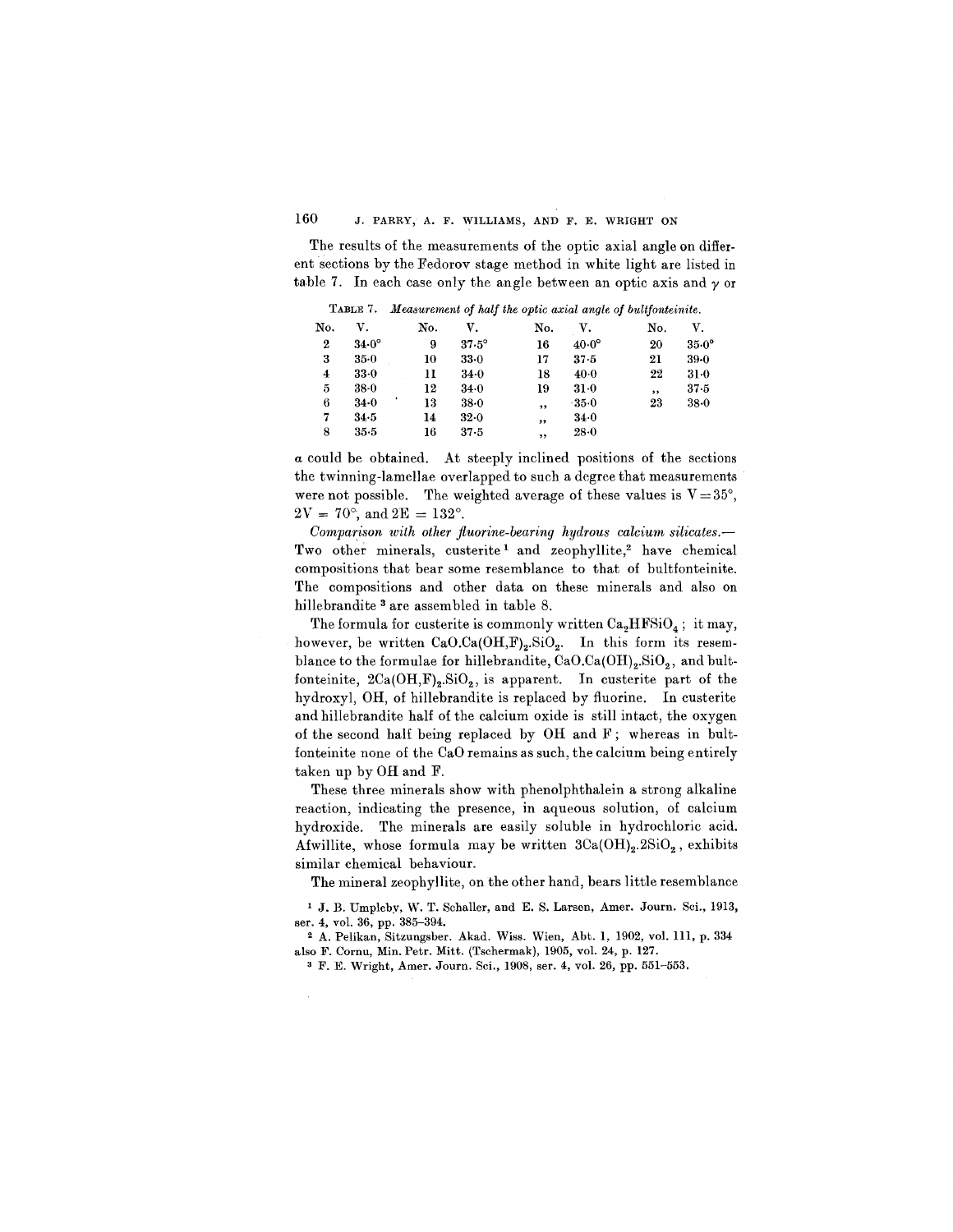|                                                                    |                                           | TABLE 8. Comparison of bultfonteinite with other hydrous calcium silicates. |                                                                       |                                                     |
|--------------------------------------------------------------------|-------------------------------------------|-----------------------------------------------------------------------------|-----------------------------------------------------------------------|-----------------------------------------------------|
|                                                                    | Bultfonteinite.<br>$\%$<br>Molec. ratios. | Custerite.<br>$\frac{0}{0}$<br>Molec. ratios.                               | Hillebrandite.<br>$\%$<br>Molec. ratios.                              | Zeophyllite.<br>$\%$<br>Molec. ratios.              |
| SiO <sub>2</sub><br>.<br>$\cdots$<br>$\cdots$                      | 0.441<br>$26 - 50$                        | 0.536<br>$32 - 17$                                                          | 0.540<br>32.59                                                        | 0.647<br>$38 - 84$                                  |
| $Al_2O_3$<br>$\cdots$<br><br>$\cdots$<br>$\text{Fe}_2\text{O}_3$   | 0.72<br>0.006                             | ---                                                                         | 0.23<br>0.002<br>$\overline{\phantom{0}}$<br>$\overline{\phantom{0}}$ | BULTFONTEINITE,<br>$1-73$<br>0.017<br>0.10<br>0.001 |
| Fe <sub>3</sub> O <sub>4</sub><br>$\cdots$<br>$\cdots$<br>$\cdots$ | — .                                       | 0.004<br>$1 - 00$                                                           | 0.15<br>0.001                                                         | $\cdot -$<br>$\overline{\phantom{0}}$               |
| MgO<br>$\cdots$<br>$\cdots$<br>$\cdots$                            |                                           | 1.19<br>0.030                                                               | 0.001<br>0.04                                                         | 0.17<br>0.004                                       |
| CaO<br>$\cdots$<br>$\cdots$<br>$\ddotsc$                           | 54.20<br>0.967                            | $55 - 11$<br>0.984                                                          | $57 - 76$<br>$1 - 030$                                                | 44.32<br>0.791                                      |
| Na <sub>2</sub> O<br>$\cdots$<br>$\cdots$<br>$\cdots$              |                                           |                                                                             | 0.03<br>0.001                                                         | 0.38<br>0.006                                       |
| $K_2O$<br>$\cdots$<br>$\cdots$<br>$\ddotsc$                        |                                           |                                                                             | 0.001<br>0.05                                                         | 0.003<br>0.24                                       |
| $H_2O$<br>$\cdots$<br>$\cdots$<br>$\cdots$                         | $13-36$<br>0.741                          | 0.294<br>5.30                                                               | 9.36<br>0.502                                                         | 8-98<br>0.499                                       |
| F<br>$\mathbf{L}$<br>.<br>$\cdots$                                 | 0.464<br>$8 - 81$                         | $8 - 12$<br>0.427                                                           | none                                                                  | 8.23<br>0.433                                       |
| $TiO2$ , MnO<br><br>$\cdots$                                       |                                           |                                                                             | 0.03                                                                  | --                                                  |
| Less $O$ for $F$<br>$\cdots$<br>$\ddotsc$                          | 103.59<br>3.71<br>99.88                   | $102 - 89$<br>3.42<br>99.47                                                 | 100.24                                                                | 102-99<br>3.47<br>99.52                             |
|                                                                    |                                           |                                                                             |                                                                       |                                                     |
| Formula<br>$\cdots$<br>                                            | $2Ca(OH,F)_{2}.SiO_{2}$                   | $CaO.Ca(OH,F)2.SiO2$                                                        | $CaO.Ca(OH)2.SiO2$                                                    | $Ca_4H_4F_2Si_3O_{11}$                              |
| Specific gravity<br>$\cdots$                                       | 2.73                                      | 2.91                                                                        | $2 - 69$                                                              | 2.76                                                |
| Hardness<br>$\cdots$<br>$\cdots$                                   | $4\frac{1}{2}$                            | 5                                                                           | $5-6$                                                                 | 3                                                   |
| Fusibility<br>$\cdots$<br>$\cdots$                                 | Difficult                                 | Difficult                                                                   | Difficult                                                             | Easy                                                |
| Cryst. syst.<br>$\cdots$<br>$\cdots$                               | Triclinic                                 | Monoclinic                                                                  | Orthorhombic                                                          | Rhombohedral-<br>tetartohedral                      |
| Cleavage<br>$\cdots$<br>$\ddotsc$                                  | (010), (100)                              | (001), (110)                                                                | (110) ?                                                               | (0001)                                              |
| Twin-plane<br>$\cdots$<br>$\cdots$                                 | (010), (100)                              | (001)                                                                       |                                                                       |                                                     |
| $\alpha$<br>$\cdots$<br>$\cdots$<br>Refrac.                        | $1.587 \pm 0.002$                         | $1.586 + 0.005$                                                             | $1.605 \pm 0.005$                                                     |                                                     |
| β<br>$\cdots$<br>$\cdots$<br>indices                               | $1.590\pm0.002$                           | $1.589 + 0.005$                                                             |                                                                       |                                                     |
| $\mathbf v$<br>$\ddotsc$<br>$\cdots$                               | $1.597 \pm 0.002$                         | $1.598 \pm 0.005$                                                           | $1.612 \pm 0.003$                                                     | 1.55                                                |
| 2V<br>Optic axial {<br>                                            | $70^{\circ}$                              | $60^{\circ}$                                                                |                                                                       |                                                     |
| 2E<br>angle<br>$\cdots$                                            | $132^\circ$                               | $105^\circ$                                                                 | $60 - 80^{\circ}$                                                     | $0 - 27^{\circ}$                                    |
| Optical sign<br>$\cdots$<br>$\cdots$                               | positive                                  | positive                                                                    | negative                                                              | $\operatorname{negative}$                           |
| Dispersion of optic axes                                           | weak                                      | rather strong                                                               |                                                                       |                                                     |
| Optical orientation<br>$\ldots$                                    | Triclinic                                 | $b = a, a : \gamma = 6.5^{\circ}$                                           | $c = \gamma$                                                          | $c = \epsilon$                                      |

 $\mathbf{z}$